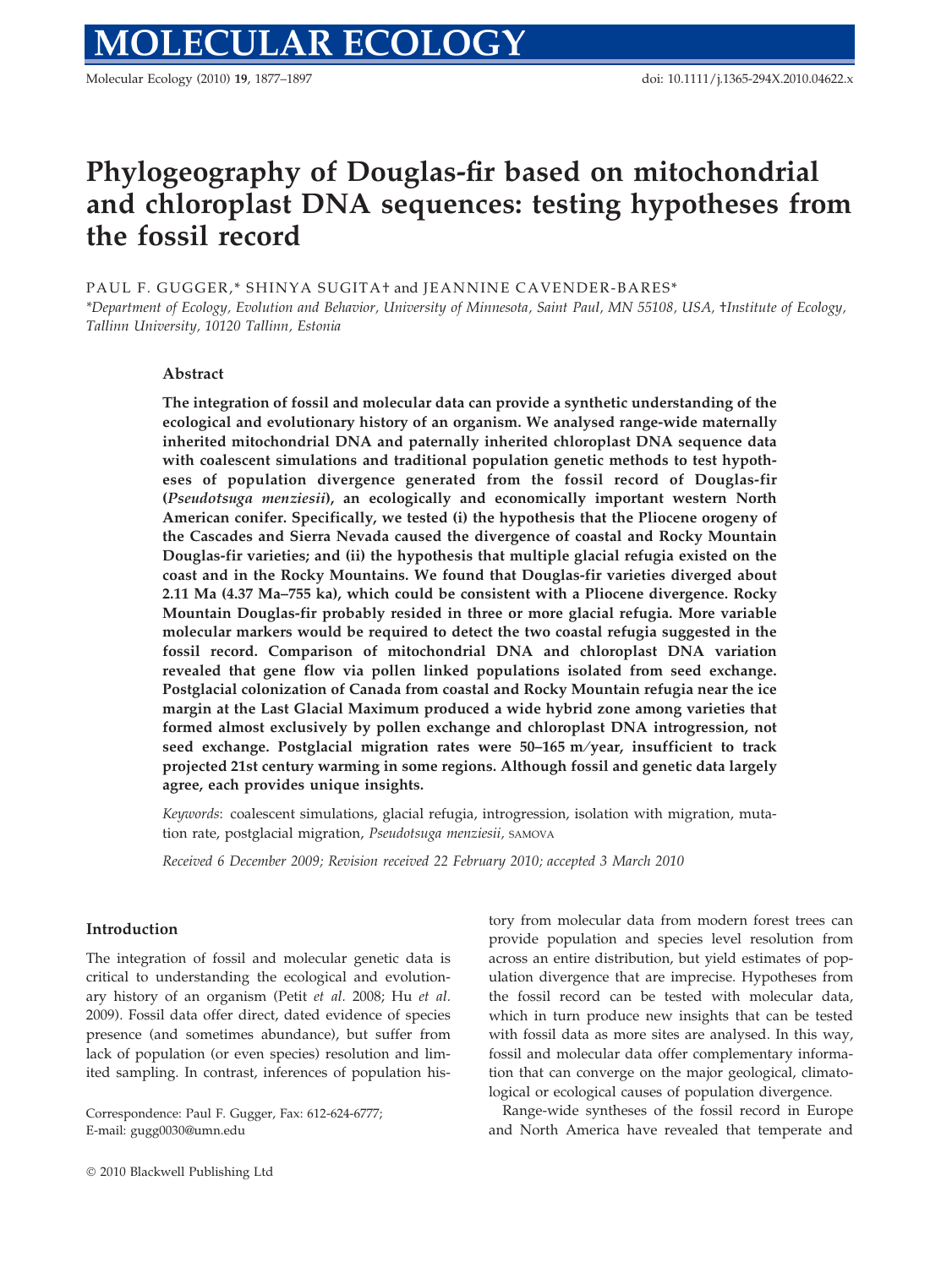boreal forests responded to the climate warming after the Last Glacial Maximum (21–18 ka) by northward range expansion (postglacial migration) from glacial refugia south of the ice sheets (Davis 1976, 1981, 1983; Huntley & Birks 1983). This process had a profound effect on the population genetic structure of forests that can still be detected today (Petit et al. 1997, 2003; Hewitt 2000). Isolated from one another since at least the start of the Wisconsinan glaciation (115 ka), glacial refugia are characterized by within-refugium genetic diversity and among-refugium divergence due to the effects of isolation, mutation, drift and selection. This diversity is lost along postglacial migration routes due to the effects of successive dispersal bottlenecks and founding events (Petit et al. 1997; Bialozyt et al. 2006; Gugger et al. 2008). Although fossil and molecular studies largely corroborate one another (Petit et al. 2002a, 2003), molecular data have revealed cryptic northern refugia and identified migration pathways that suggest lower postglacial migration rates than the fossil record (McLachlan et al. 2005; Anderson et al. 2006; Magri et al. 2006; Godbout et al. 2008; Petit et al. 2008). Moreover, in some cases, deep genetic divergence among some populations observed in molecular phylogeographic studies has invited the reanalysis of the fossil record, suggesting pre-Wisconsinan population divergence (Magri et al. 2007).

The fossil record is a rich source of a priori hypotheses that can be tested using coalescent and other statistical phylogeographic methods that account for stochastic processes during population divergence (Knowles & Maddison 2002; Spellman & Klicka 2006). Despite the especially abundant fossil record for tree species, these methods have not commonly been used in plants. One persistent limitation has been the low sequence variation of plant mitochondrial (mtDNA) and chloroplast DNA (cpDNA) compared to animal mtDNA. Here, we formally integrate fossil and phylogeographic data, and attempt to overcome limitations that have prevented the use of coalescent methods in phylogeographic studies of plants, to study the evolutionary history of Douglas-fir (Pseudotsuga menziesii), an ecologically and economically important western North American tree.

Douglas-fir is well represented in the fossil record from the early Miocene ( $\sim$ 23 Ma) to the late Holocene (Fig. 1; Hermann 1985). During the Miocene and Pliocene, Pseudotsuga fossils are found primarily from central British Columbia to southern California, from the coast to the interior as far as Idaho (Fig 1a). By the Pleistocene, Pseudotsuga fossils remain near the coast, disappear from the Columbia Plateau and western Great Basin, and appear in the central and southern Rocky Mountains. Coincident with this transition is the rise of the Cascade Range and Sierra Nevada primarily

during the Pliocene, which is thought to have imposed a rain shadow that dried the Columbia Plateau and Great Basin (Brunsfeld et al. 2001). Orogeny and xerification could have caused the vicariant separation of Douglas-fir populations into what we now recognize as its two varieties: coastal (P. menziesii var. menziesii) and Rocky Mountain (P. menziesii var. glauca). These varieties are morphologically (Hermann & Lavender 1990), chemically (von Rudloff 1972; Zavarin & Snajberk 1973), and genetically (Li & Adams 1989; Aagaard et al. 1995) distinct with a transition zone in British Columbia thought to be restricted to the east slope of the Coast Range (Critchfield 1984; Li & Adams 1989; Hermann & Lavender 1990; Ponoy et al. 1994).

Subsequent population divergence within each variety probably occurred during Pleistocene glacial cycles (Fig. 1b). In a recent review of late Quaternary fossil pollen and packrat midden macrofossil data from over 500 sites in the USA and Canada, Gugger & Sugita (submitted) found that Douglas-fir resided in as many as two coastal refugia and three to four Rocky Mountain refugia. Refugia were defined broadly to mean regions or localities that were the sources of modern populations (Bennett & Provan 2008). Some of these refugia were uncertain because they were based on a limited number of fossil sites (southern Utah) or they had very low fossil Douglas-fir pollen abundances (Yellowstone National Park area). Moreover, because fossil data cannot definitively delimit the ranges of distinct populations, single-refugium hypotheses were also proposed for each variety. Canada was colonized by an unknown mixture of each variety from a coastal refugium in Washington near the ice margin at the Last Glacial Maximum and a Rocky Mountain refugium in the northern Rockies near Yellowstone. The southernmost populations in California and the Rockies retreated upslope 700–1000 m and probably did not contribute to the colonization of the northern part of the range.

Other hypotheses for the number of glacial refugia and postglacial migration routes have been proposed. Li & Adams (1989) observed differences in allozyme allele composition and frequency between the northern and southern Rockies and thus proposed two glacial refugia. St Clair et al. (2005) proposed that the postglacial migration of the Rocky Mountain variety southward along the east side of the Cascades via Canada to explain genecological dissimilarity of east and west Cascades populations and the apparent convergence of east Cascades populations with Rocky Mountain populations.

We used mtDNA and cpDNA sequence data to test (i) the hypothesis that the Pliocene orogeny of the Cascade Range and Sierra Nevada coincided with the divergence of Douglas-fir varieties; and (ii) hypotheses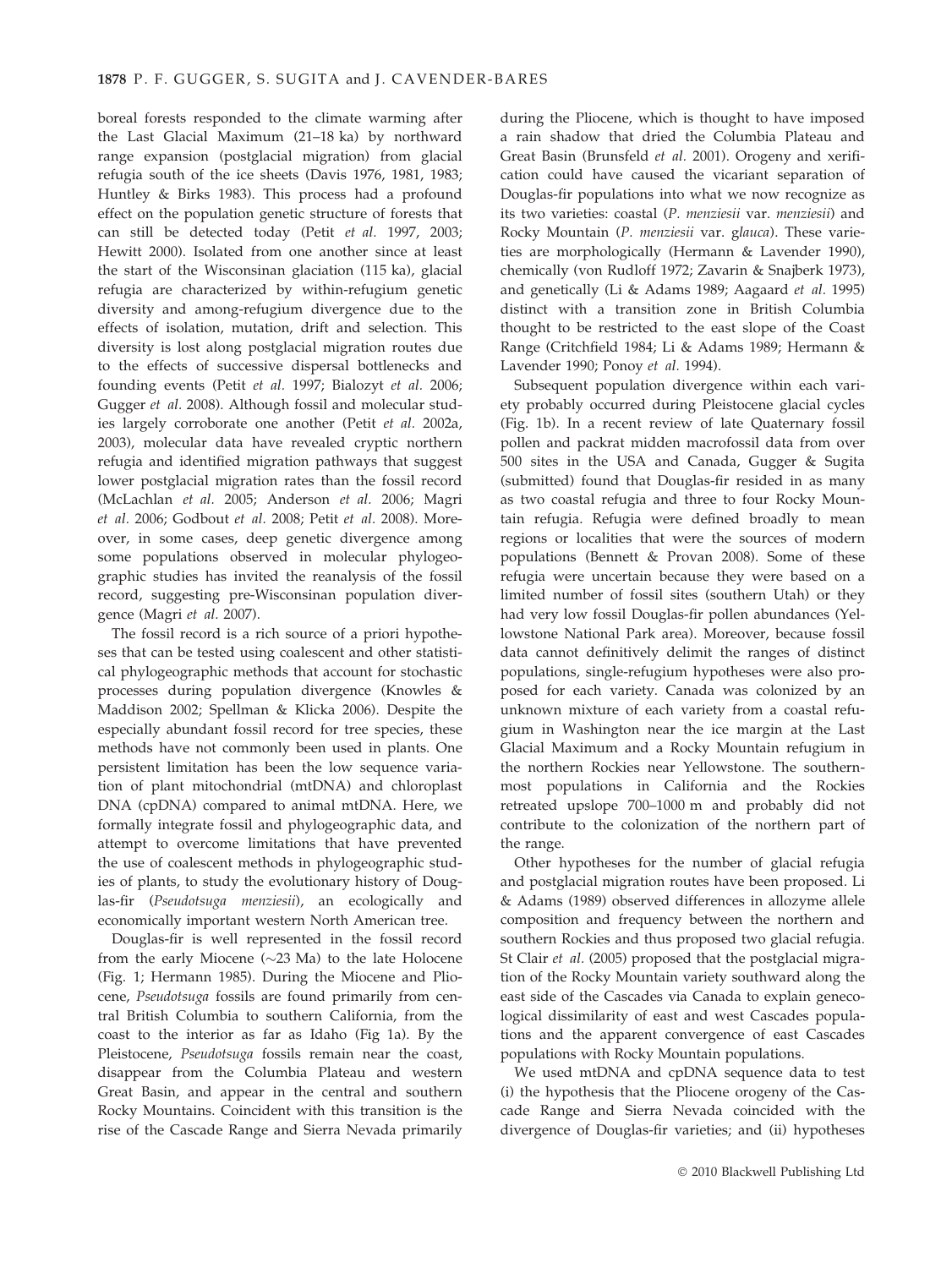

describing the number of glacial refugia and postglacial migration routes during the late Pleistocene and Holocene. Finally, we take advantage of the fact that in Douglas-fir mtDNA is maternally inherited and thus seed dispersed (Marshall & Neale 1992), whereas cpDNA is paternally inherited (Neale et al. 1986) and thus dispersed first in pollen and then as fertilized seed, to investigate differences in the history of seed and pollen dispersal.

## Materials and methods

#### Sampling

Leaf or bud tissue was collected from 87 sites throughout the range of Douglas-fir in the USA and Canada (Fig. 2; Table S1, Supporting information). Seven sites were sampled from a common garden near Sooke, British Columbia (BC; 48.41667°N, -123.867°W, 140 m) and 17 from a common garden near Enderby, BC  $(50.5^{\circ}N,$  $-119^{\circ}$ W, 600 m; Zhang *et al.* 1993), both under the direction of the British Columbia Ministry of Forests.

## PHYLOGEOGRAPHY OF DOUGLAS-FIR 1879

Fig. 1 Hypotheses from the fossil record. (a) Pseudotsuga fossil data are consistent with the Pliocene vicariance hypothesis. Miocene and Pliocene fossils were present near the coast and in the Great Basin and Columbia Plateau, but Pleistocene fossils were absent from the Great Basin and Columbia Plateau and present near the coast and in the Rockies. Miocene and Pliocene are grouped on one panel because when many of the fossil records were first published the geological timescale delineated those time periods differently with a boundary at 15 Ma. This means that many fossils originally attributed to the Pliocene were in fact from the Miocene. We marked fossils from 25 to 15 Ma as triangles and those from 15 to 1.8 Ma as circles. Both show that Pseudotsuga was present in the Great Basin. Filled shapes represent fossils from the genus Pseudotsuga, and empty circles indicate Pseudotsuga macrocarpa in particular. Modern range of Douglas-fir is in grey (Little 1971). This figure was modified from Hermann (1985) with our additions numbered: 1, Seacliff (Axelrod 1983); 2, Teichert Site (Rymer 1981); 3, Cache Formation (Ritter & Hatoff 1977); 4, Tule Lake (Adam & Vagenas 1990); 5, Grays Lake (Beiswenger 1991); 6, Great Salt Lake (Davis & Moutoux 1998); 7, Lake Cochise (Martin 1963); 8, Lehner Ranch Arroyo (Mehringer & Haynes 1965). (b) Based on a synthesis of late Quaternary fossil records, Gugger & Sugita (submitted) proposed multiple-refugia hypotheses for the coastal and Rocky Mountain varieties (left), which are shown with ice sheets (stippled) and glacial lakes (grey) at the Last Glacial Maximum. Their analysis suggested two coastal refugia and 3–4 Rocky Mountain refugia (encircled). Less certain refugia are marked with a dotted line and regions where late Quaternary fossil evidence is lacking are marked with question marks. The two-refugia hypothesis for the Rocky Mountains proposed by Li & Adams (1989) would approximately cluster the three southernmost refugia, but retain the northernmost refugium shown here. Because the fossil records do not offer population-level resolution, singlerefugium hypotheses were also proposed for each variety (right). For either set of hypotheses, postglacial migration (arrows) was primarily northward into Canada with some eastward migration.

Each provenance in the common gardens was seeded with multiple individuals from each of several maternal lines, thus we only used one individual to avoid the possibility of sampling the same tree (mother) twice. The remaining 63 sites were natural populations, where 1–11 individuals (mean = 3.1) separated from one another by at least 50 m were collected. We also collected four samples of Pseudotsuga macrocarpa and one of Larix occidentalis as outgroups.

# DNA preparation

Total genomic DNA was extracted from leaf or bud tissue using QIAGEN DNeasy Plant Mini Kit according to the manufacturer's instructions.

After surveying variation in several mtDNA and cpDNA sequences that were shown to vary neutrally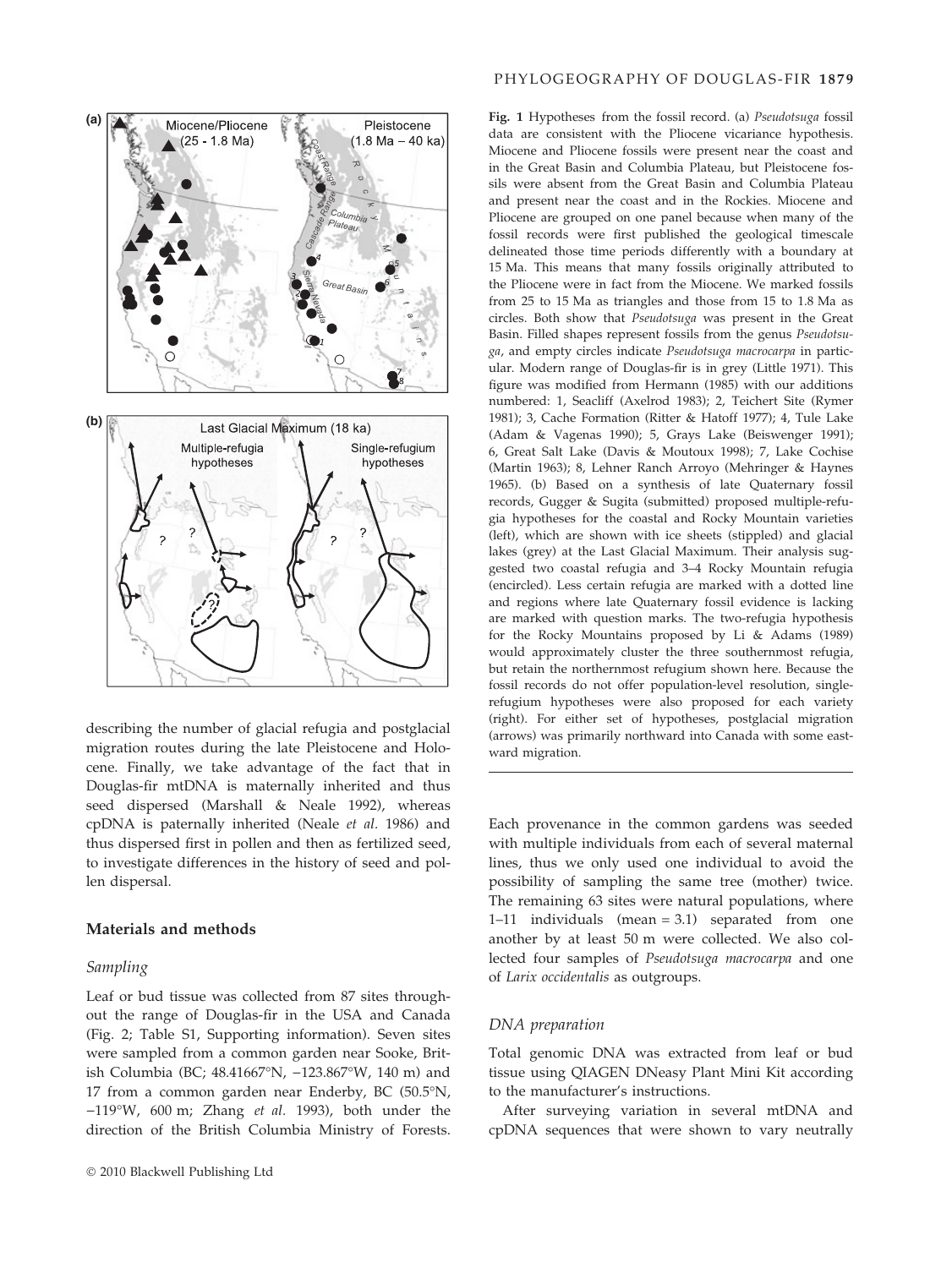

Fig. 2 Sampling strategy. We grouped 219 individuals from 87 sites (black/grey circles) into 16 populations (lines). These populations were defined primarily along major geographic breaks, such as the Klamath Mountains (populations  $1/2$ boundary), Columbia River Valley (2/3), Coast Range (4/5), Okanagan Valley (5/7), Deschutes River Valley (2/9), Hells Canyon (8/9), Snake River Plain (8/11), Great Divide Basin (10/11), Grand Canyon (12/15), other wide, arid valleys in the Southwest (e.g. 11/13, 15/16), and previously glaciated high peaks in Colorado (13/14; Fig. 1). Several boundaries were already recognized as probable varietal boundaries  $(2/9, 4/5,$ 5/7) and others were hypothesized subdivisions from the fossil record (e.g.  $1/2$ ,  $10/11$ ,  $\sim$ 11/12). Other groupings (not shown) based on geography were also evaluated, but did not lead to meaningful differences in our results or conclusions. Circles are scaled to the sampling intensity (1–11 individuals per site). One circle is grey to set it apart from overlapping points. Rectangle marks sampling location of four Pseudotsuga macrocarpa. The modern range of Douglas-fir is shown in grey (Little 1971). States and provinces are labelled with abbreviations: AB, Alberta; AZ, Arizona; BC, British Columbia; CA, California; CO, Colorado; ID, Idaho; MT, Montana; NM, New Mexico; NV, Nevada; OR, Oregon; UT, Utah; WA, Washington; WY, Wyoming.

in other species, we selected the two most variable segments from each genome for analyses. For cpDNA, we chose rps7–trnL, which contains intergenic spacers,

the ndhB pseudogene and its intron; and rps15–psaC, which contains intergenic spacers and the ndhH, ndhI, and ndhE pseudogenes. ndh genes have been lost of are non-coding in Pinaceae (Wakasugi et al. 1994; Braukmann et al. 2009). For each, we designed novel primers (Table 1) based on the Pinus thunbergii complete chloroplast genome sequence (Wakasugi et al. 1994) using Primer3 (http://primer3.sourceforge.net/; Rozen & Skaletsky 2000).

The mtDNA segments we chose were variable region 7 (V7) of the small-subunit ribosomal RNA gene (19S  $rDNA$  V7; Duff & Nickrent 1997, 1999) and the first intron of the nad7 gene (nad7i1; Jaramillo-Correa et al. 2004). Both were shown variable in Picea spp. (Jaramillo-Correa et al. 2003, 2004) and the latter in Pinus spp. (Godbout et al. 2005, 2008). Douglas-fir-specific primers (Table 1) were designed for each based on published sequences (Chaw et al. 2000; Jaramillo-Correa et al. 2004). For V7, care was taken to produce primers that would not amplify similar small-subunit rDNA sequences in the chloroplast (16S; Wakasugi et al. 1994) and nuclear (18S; Chaw et al. 1997, 2000) genomes.

Polymerase chain reactions (PCR;  $25 \mu L$ ) using QIA-GEN Taq PCR Core Kit contained 2.5 µL 10  $\times$  PCR buffer,  $5 \mu L$  Q solution, and final concentrations of 200  $\mu$ M dNTPs, 2.5 mm  $MgCl<sub>2</sub>$ , 4 µm of each primer, and 0.5 U Taq DNA polymerase. Except for annealing temperature (Table 1), amplification programs were the same: 4 min at 94 °C; 35 cycles of 1 min at 94 °C, 45 s at 55–58 °C, and 1.5 min at 72 °C; and 10 min 72 °C. PCR products were then cleaned with QIAquick PCR Purification Kit according to the manufacturer's instructions.

Purified products were sequenced on an ABI Prism 3730xl DNA Analyzer (PE Applied Biosystems). Each locus was sequenced using the forward primer yielding 300–700 bp (Table 1). Unique haplotypes were verified by resequencing with forward and reverse primers. Sequences were aligned and edited using Sequencher 4.8 (Gene Codes). Because organellar genomes in plants generally do not recombine and are uniparentally inherited (Reboud & Zeyl 1994), they each act as a single locus. Accordingly, we combined the two cpDNA sequences to produce a single cpDNA sequence and the two mtDNA sequences to produce a single mtDNA sequence. Here, their variants are referred to as chlorotypes and mitotypes, respectively.

## Parsimony network and mutation rate

Parsimony networks were produced separately for mitotypes and chlorotypes using TCS 1.21 (Clement et al. 2000) with insertion/deletions coded as a fifth state.

Using DnaSP 5.0 (Librado & Rozas 2009), per base pair per year ( $\mu$ <sub>y</sub>) and per base pair per generation ( $\mu$ <sub>g</sub>)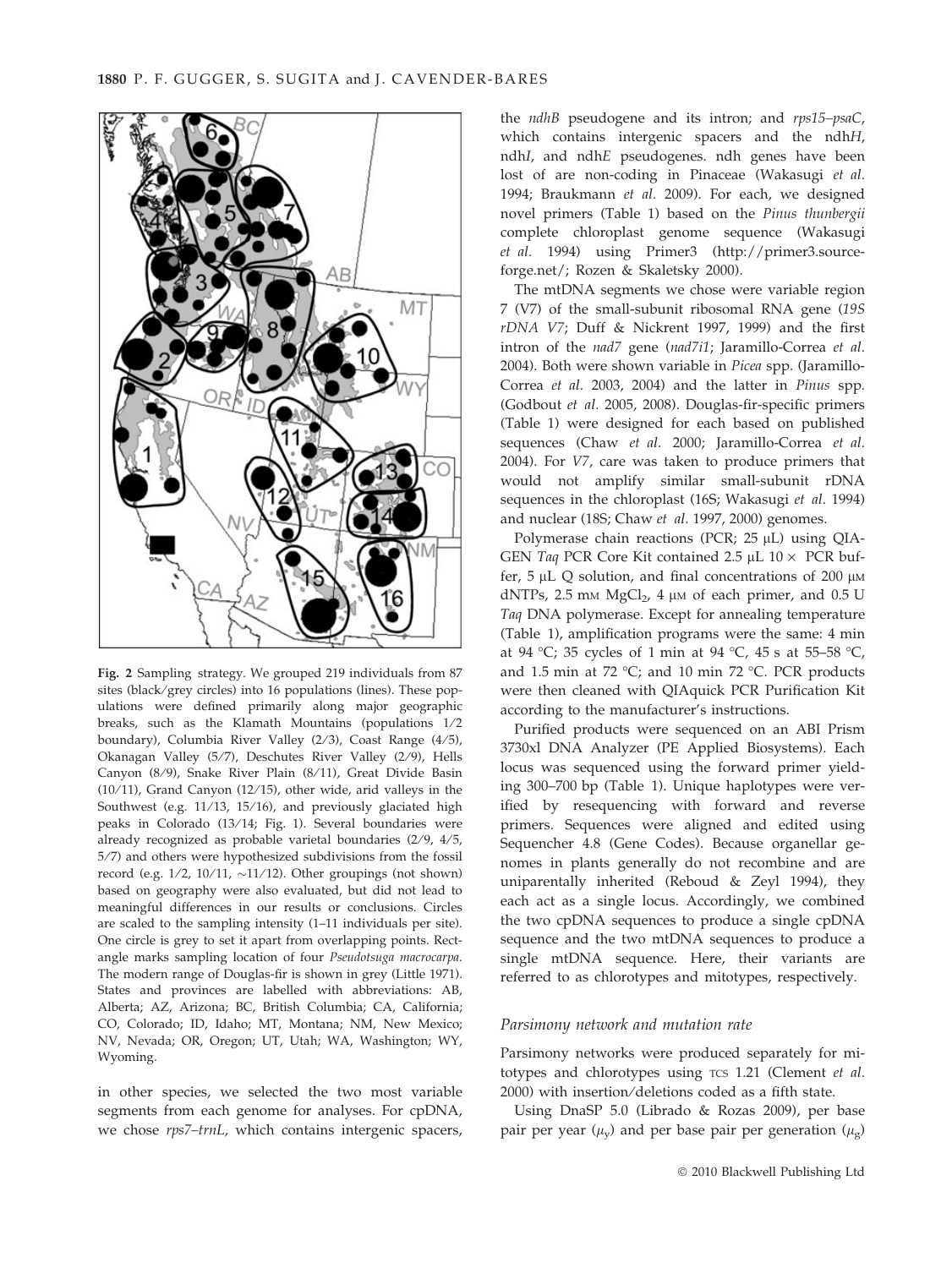| Locus | Segment                     | Approximate amplified<br>length (bp) | Primer name | Primer sequence $(5'–3')$   | Annealing<br>temperature $(^{\circ}C)$ |
|-------|-----------------------------|--------------------------------------|-------------|-----------------------------|----------------------------------------|
| mtDNA | 19S rDNA V7                 | 690                                  | V7 3f       | GAGCCAAGGAGGCAGATTG         | 58                                     |
|       |                             |                                      | $V7$ 3r     | <b>ATCCTTGGTCTGATGCTTCG</b> |                                        |
|       | nad7i1                      | 300                                  | nad7i1 2f   | ACCTAACAGAACGCACAAGG        | 55                                     |
|       |                             |                                      | nad7i1 2r   | <b>TTCCAACCAAGAATTGATCC</b> |                                        |
| cpDNA | $rps7-trnL$ ( $\Psi ndhB$ ) | 1810                                 | rps7f       | <b>GGTTATTAGGGGCATCTCG</b>  | 58                                     |
|       |                             |                                      | trnLr       | CGTGTCTACCATTTCACCATC       |                                        |
|       | rps15–psaC (ΨndhH/I/E)      | 1630                                 | rps15f      | GGTATCCGTGGGCTAAAAAC        | 58                                     |
|       |                             |                                      | psaCr       | CAATACATCTGTGGGACAAGC       |                                        |

Table 1 Primers developed for this study

substitution rates for each locus were calculated as the mean number of nucleotide substitutions per site  $(d_{XY})$ Nei 1987) with Jukes & Cantor (1969) correction among all Pseudotsuga and Larix haplotypes divided by two times the divergence time in years or generations. We assumed the divergence of Pseudotsuga and Larix occurred about 50 Ma. The oldest Larix fossil dates to the Eocene (~45 Ma; Axelrod 1990; LePage & Basinger 1991; Schorn 1994) and oldest unambiguous Pseudotsuga fossil dates to the early Oligocene ( $\sim$ 32 Ma; Lakhanpal 1958; Schorn 1994), though older fossils have been proposed (Penhallow 1902, 1907; Axelrod 1966; Hermann 1985). Consistent with our assumption, a molecular clock enforced on a matK gene phylogeny of Pinaceae suggests that Larix and Pseudotsuga split in the Palaeocene (~60 Ma; Wang et al. 2000). An approximate average generation time (T) can be calculated according to  $T = \alpha + [s/(1-s)]$  (Lande *et al.* 2003; Spellman & Klicka 2006), where  $\alpha$  is the time to maturity ( $\sim$ 15 years; Herman & Lavender 1990) and s is the adult annual survival rate (-0.99–0.995; Franklin & DeBell 1988; Hann et al. 2003). Based on this, estimates for T range from 114 to 214 years. If we consider periodic major disturbances (e.g. fire or disease outbreaks) that were not observed in the studies estimating the above adult annual survival rates, a lower survival rate (Mathiasen et al. 1990) and therefore a lower average generation time would be more likely. We primarily assumed an average generation time of 100 years, but also explored the effects of generation times as high as 200 years.

Mutation rates calculated among genera (Larix and Pseudotsuga) should be valid within Pseudotsuga menziesii if the sequences have evolved under a molecular clock model. To test this null hypothesis, we compared the likelihood scores under a model with and without a molecular clock (Muse & Weir 1992) using PAUP\* 4.0b10 (Swofford 2003). We conducted two tests per locus, one including one representative from each species and variety and one including only haplotypes observed in P. menziesii (all individuals, both varieties). If the molecular clock could not be rejected at either evolutionary scale, we inferred a constant rate of substitutions. These tests require that a particular nucleotide substitution model be chosen, which we chose using hierarchical likelihood ratio tests implemented in PAUP\* and MODEL-TEST 3.7 (Posada & Crandall 1998).

#### Genetic diversity and neutrality

Because many of our sample sites only contained one individual, we quantified general patterns of genetic diversity by grouping data a priori from each sample site into 16 populations and four regions based on geography (Fig. 2). Using Arlequin 3.11 (Excoffier et al. 2005), we estimated the haplotype richness  $(h)$ , number of segregating sites (S), haplotype diversity (H; Nei 1987), nucleotide diversity ( $\pi$ ; Tajima 1983; Nei 1987), and D (Tajima 1989) for each population, for each region, and for the whole data set. We also estimated the haplotype richness after correcting for unequal sample sizes with rarefaction  $(h_r;$  Hurlbert 1971) using Contrib 1.01 (Petit et al. 1998), and  $R_2$  (Ramos-Onsins & Rozas 2002) using DnaSP. Latitudinal trends in the diversity  $(H, \pi, h_r)$  of populations were investigated with linear regression.  $D$  and  $R_2$  were used to test for departures from the neutral expectations of constant population size and selective neutrality, and their significance was assessed with coalescent simulations (Hudson 1990). More negative values of D suggest population expansion or purifying selection. The  $R_2$  test statistic tests the null hypothesis of constant population size (Ramos-Onsins & Rozas 2002). We computed genetic differentiation among populations as  $G<sub>ST</sub>$  (Nei 1973; Pons & Petit 1995).

## Population structure

To identify clusters of genetically similar populations, we analysed our data with a spatial analysis of molecular variance (SAMOVA). Geographically close populations are grouped into a user-defined number of groups (K) using a simulated annealing approach to maximize the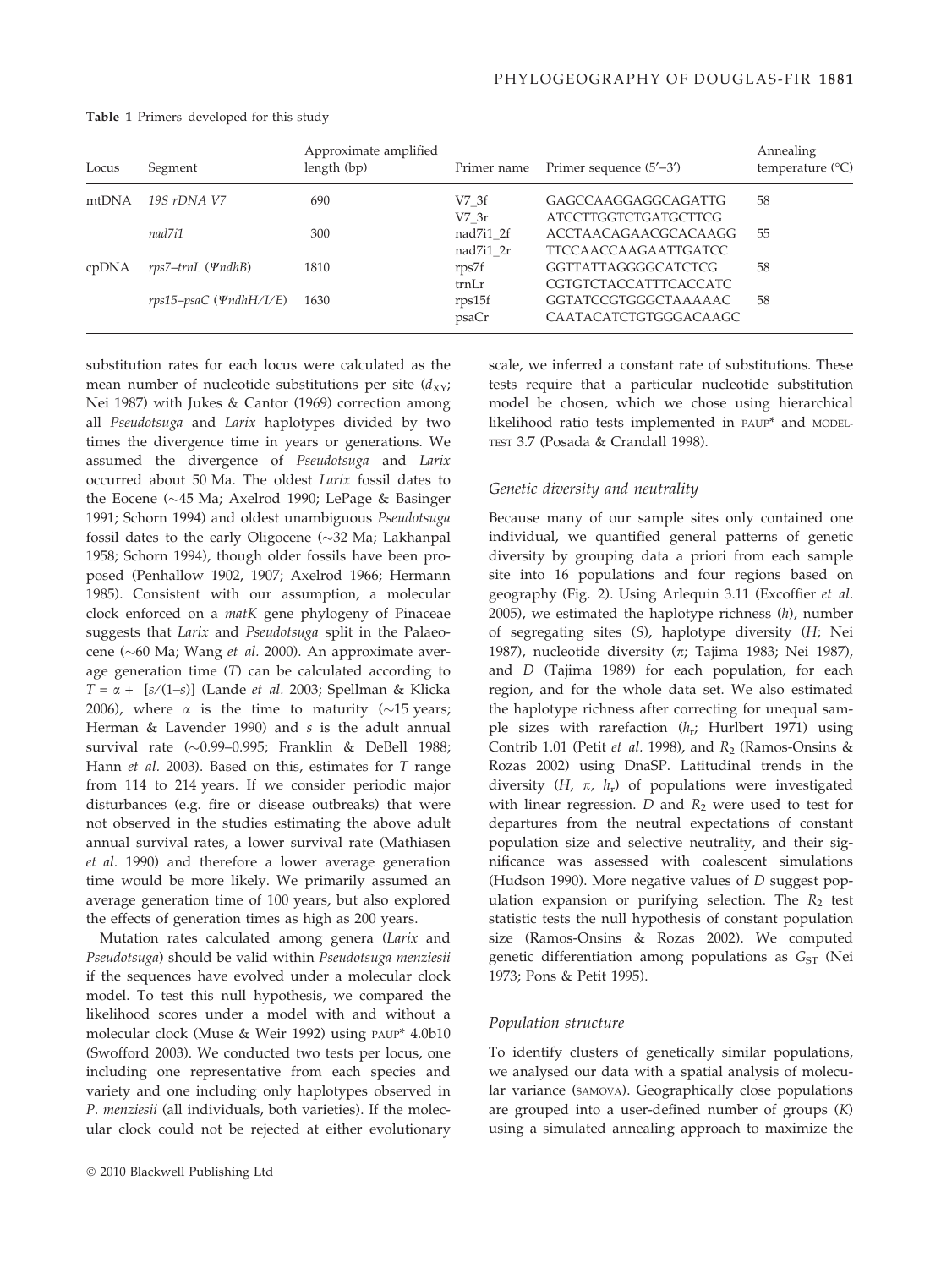

Fig. 3 (a) One-refugium (null), (b) two-refugia, (c) three-refugia and (d) four-refugia population models used to test hypotheses with coalescent simulations in Mesquite. Simulations were run so that a single ancestral population of constant size  $N_e$  split at time t into equal fractions of  $N_e$ . Dotted lines correspond to the Last Glacial Maximum (18 ka), the onset of recent glaciations (t; Wisconsinan = 115 ka, late Illinoisan = 190 ka), and the beginning of the Pleistocene (1.8 Ma). Population numbers matching those on Fig. 2 are shown above population groups.

variance  $(F_{CT})$  among those groups (Dupanloup et al. 2002). We performed this analysis in SAMOVA 1.0 (Dupanloup *et al.* 2002) using  $K = 2-12$  for each locus, and chose the number of groups that gave the highest  $F_{CT}$  or the number of groups for which  $F_{CT}$  began to plateau.

#### Testing refugia hypotheses with coalescent methods

Hypotheses for the number and extent of Rocky Mountain glacial refugia (Figs 1b and 3) were tested using coalescent simulations in Mesquite 2.6 (http:// www.mesquiteproject.org). We did not use coalescent simulations to test hypotheses for the coastal variety due to lack of molecular variation (see Results). For the Rocky Mountain variety, we tested the following hypotheses: one-refugium, two-refugia, three-refugia and four-refugia, each with multiple Pleistocene divergence times among refugia: beginning of the Wisconsinan glaciation (115 ka) and beginning of the late Illinoisan glaciation (190 ka; Richmond & Fullerton 1986; Lisiecki & Raymo 2005).

First, 1000 coalescent genealogies were simulated under a hypothesized model of population divergence (Fig. 3) with effective population size,  $N_e$  (different numerical values were specified for different runs; more below). The fit of the simulated genealogies to the hypothesized model of population divergence was then assessed using the test statistic  $s$  (Slatkin  $\&$ Maddison 1989), generating a null distribution for that hypothesis. The s value is the number of parsimony steps on a gene tree on which source population has been mapped as a multistate character. Typically, the s value for a single maximum likelihood tree from empirical data is compared to this null distribution to assess statistical significance of deviation from the hypothesized model (Knowles 2001; Spellman & Klicka 2006; Carstens & Richards 2007). However, as a way of dealing with the limited sequence variation and consequent poorly resolved tree, we computed s for 1000 trees drawn from the posterior distribution of a Bayesian Markov chain Monte Carlo analysis implemented in BEAST 1.4.8 (Drummond & Rambaut 2007). This generated an empirical distribution for s that accounted for the range of possible true trees. If the empirical s values were significantly higher (i.e. worse fit) than those from the simulated data, we rejected the hypothesis. Significance ( $\alpha = 0.05$ ) was assessed conservatively by calculating the probability of observing an s value from the null distribution at least as high as the lowest empirical s. We could not assess the single-refugium hypothesis in this way because  $s = 0$  for a single population calculated on any gene tree. Instead, we simulated 1000 genealogies under the single-refugium (null) hypothesis, and then measured their fit to each alternative hypothesis of two, three and four refugia, respectively (Knowles 2001). We rejected the null hypothesis in favour of the respective alternative if the highest empirical value of s was lower (i.e. better fit) than 95% of the simulated s values.

To estimate simultaneously the empirical trees and  $N_e$ , we ran BEAST for 20–30 million steps assuming a constant population size, a strict molecular clock, and a Hasegawa–Kishino–Yano substitution model (Hasegawa et al. 1985) with empirical base frequencies and no site heterogeneity. We repeated this twice for each locus to verify convergence upon the same values and combined replicate outputs.  $N_e$  was calculated for each locus from the median estimate of  $\theta$  and the upper and lower bounds of its 95% highest posterior density (HPD) interval according to  $\theta = 2N_e\mu_g$ . We report these as the effective population sizes of females (mtDNA;  $N_{ef}$ ) and males (cpDNA;  $N_{em}$ ).

Coalescent simulations are sensitive to different  $N_{e}$ , and  $\theta$  estimates from single loci have large errors (Edwards & Beerli 2000), so we tested each hypothesis in Mesquite using  $N_e$  calculated from the median point estimate of  $\theta$  and the high and low values of its 95% HPD interval. We repeated this for  $N_e$  values calculated assuming a generation time of 200 years instead of 100 years, which had the effect of doubling  $\mu_{\rm g}$  and therefore halving  $N_e$ .

#### Divergence time among varieties

Divergence time among coastal (populations 1–3; Fig. 2) and Rocky Mountain (populations 8–16)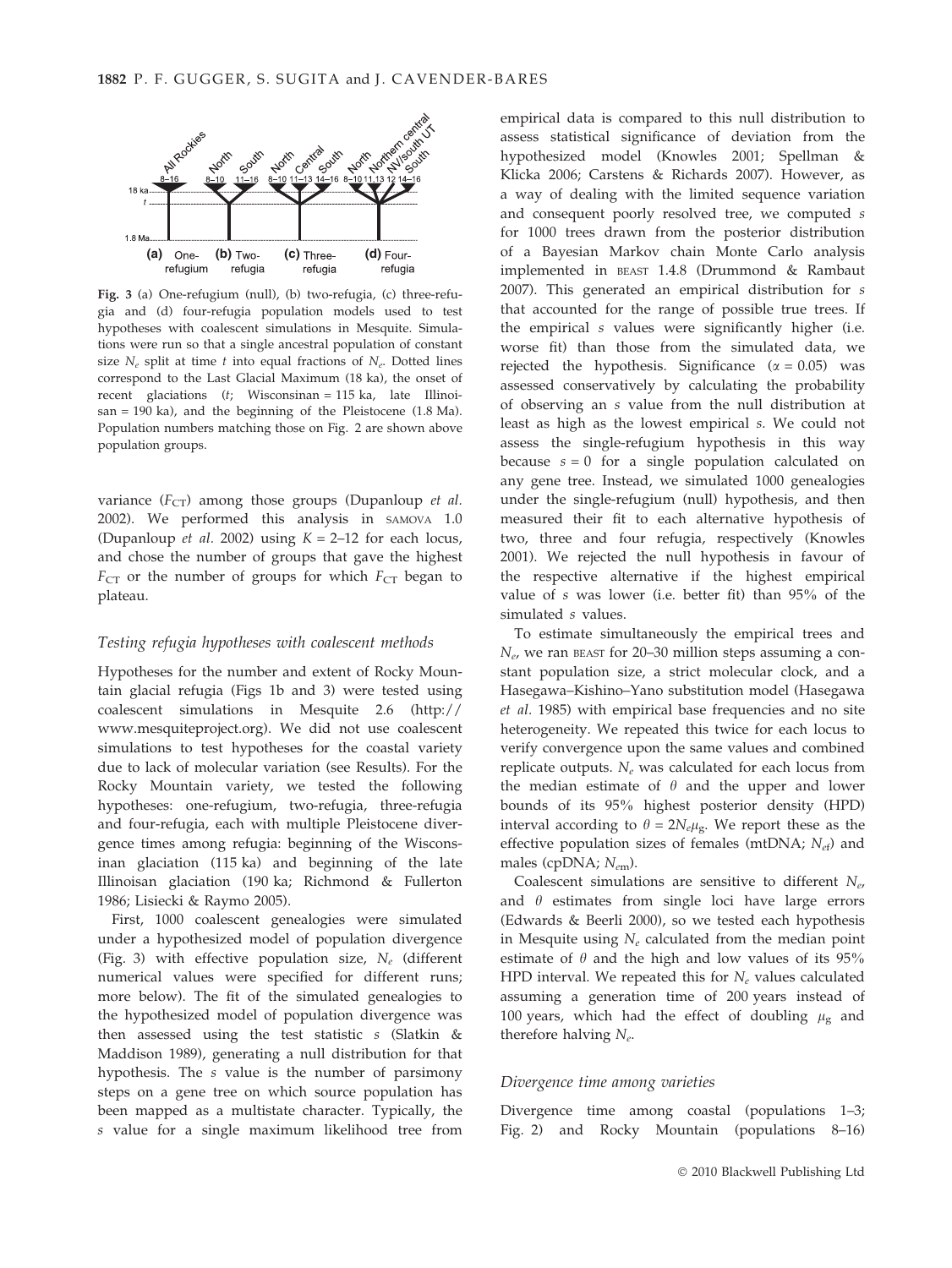Douglas-fir varieties, excluding Canadian populations, was investigated using an isolation with migration (Neilson & Wakeley 2001) model as implemented in IMa (Hey & Neilson 2007). Under the full model, IMa simultaneously estimates six parameters (scaled by substitution rate): divergence time  $(t)$ , migration from population one to two  $(m_1)$ , migration from population two to one  $(m_2)$ , effective population size of each population  $(N_1$  and  $N_2)$  and effective population size of the ancestor  $(N_A)$ . IMa assumes constant population size, neutral molecular markers, no recombination within loci, free recombination among loci, and a particular mutation model. We assessed selective neutrality and constant population size with  $D$  and  $R_2$  as described earlier. Recombination is not common in organellar genomes (Chiu & Sears 1985; Reboud & Zeyl 1994; Birky 2001), but has been observed in Picea mtDNA (Jaramillo-Correa & Bousquet 2005). A fourgamete test (Hudson & Kaplan 1985) showed no evidence of mtDNA recombination in our data (not shown). We chose an infinite sites mutation model (Kimura 1969) for mtDNA and an Hasegawa–Kishino– Yano model (Hasegawa et al. 1985; Palsbøll et al. 2004) for cpDNA to accommodate homoplasy (see Results).

In IMa, 25 geometrically heated  $(g_1 = 0.95, g_2 = 0.85)$ Metropolis-coupled Markov chain Monte Carlo chains with 10 swaps per step and a maximum prior for  $t = 5$ were run for 10–50 million steps beyond a 2 million step burn-in. The prior for  $t$  was chosen because values over five are biologically unreasonable, suggesting a divergence time of over 9 Ma. Maximum priors for  $m_1$ and  $m_2$  and scalars for the effective population size parameters  $(q_1, q_2, q_A)$  varied depending upon the comparison and were chosen based on preliminary runs of the program with larger parameter intervals (Won & Hey 2005). This analysis was performed for each locus and with both loci combined. To verify convergence upon the same parameter values, we ran this analysis three times for each comparison with different random seeds. Only estimates whose posterior distribution dropped to zero within the prior intervals investigated were trusted. To scale the outputs to demographic units, IMa uses the generation time and per locus per year substitution rate, which we calculated from  $\mu$ <sub>v</sub> by multiplying by the number of base pairs in the locus under consideration.

We also ran IMa in L-mode with 100 000–250 000 genealogies to test the null hypothesis that the likelihood of our data under the full model described above equals the likelihood under a simpler, nested model without migration (i.e.  $t$ ,  $N_1$ ,  $N_2$ ,  $N_{A}$ ,  $m_1 = m_2 = 0$ ). This was conducted as a two part test, where first the full model was evaluated against a

nested model in which  $m_1 = m_2$ . The test statistic is negative two times the natural log of the ratio of the estimated likelihoods of the nested model to the full model (-2 $\Lambda$ ), which is  $X^2$ -distributed with a one degree of freedom (difference in number of parameters between models). If the nested model could not be rejected, the second test compared a model in which  $m_1 = m_2$  against a yet simpler model, in which  $m_1 = m_2 = 0$ . Here,  $-2\Lambda$  has 0.5 probability of taking on a value of zero and 0.5 probability of taking on a value from a  $X^2$  distribution with one degree of freedom (Chernoff 1954; Hey & Neilson 2007). If neither test was significant, the model with  $m_1 = m_2 = 0$  was not rejected, so we ran the IMa analysis again with migration set to zero.

## Results

We obtained sequences for both mtDNA segments (aligned, edited length of 943 bp) in 190 individuals from 82 sites and from both cpDNA segments (1537 bp) in 219 individuals from 87 sites (Table S1, Supporting Information). We observed two nad7i1 haplotypes and six V7 haplotypes, which combined, yielded seven mitotypes containing 10 base substitutions and five insertion ⁄ deletions (Fig. 4; GenBank accession nos in Table S2, Supporting Information). Of those, four were common (M1, M3, M4, M6) and three were rare (M2, M5, M7), occurring in four or fewer individuals. We also observed nine rps7–trnL haplotypes and 11 rps15– psaC haplotypes, which combined to 20 chlorotypes (Table S2, Supporting Information) containing 18 base substitutions and three insertion/deletions (Fig. 4). Two of these were common (C1, C5) and the rest were rare, occurring in one to nine individuals.

Visual inspection of the data suggested strong geographic structure in both mtDNA and cpDNA (Fig. 4). The two varieties were well delineated for both loci throughout much of the range, except in Canada, where cpDNA haplotypes were shared among varieties. The coastal variety lacked genetic structure for the sequences investigated here. Within the Rockies, additional population structure was clear in mtDNA data and suggestive in the cpDNA, where some mitotypes and chlorotypes had southern (e.g. M6, C20), central (e.g. M4, C16) or northern (e.g. M3, C7, C10) Rocky Mountain distributions.

#### Mutation rate

The per base pair per year substitution rate  $(\mu_y)$  was  $5.26 \times 10^{-10}$  for mtDNA and  $4.41 \times 10^{-10}$  for cpDNA (Table 2). Sequence divergence and other mutation rates are reported in Table 2. For cpDNA, we rejected a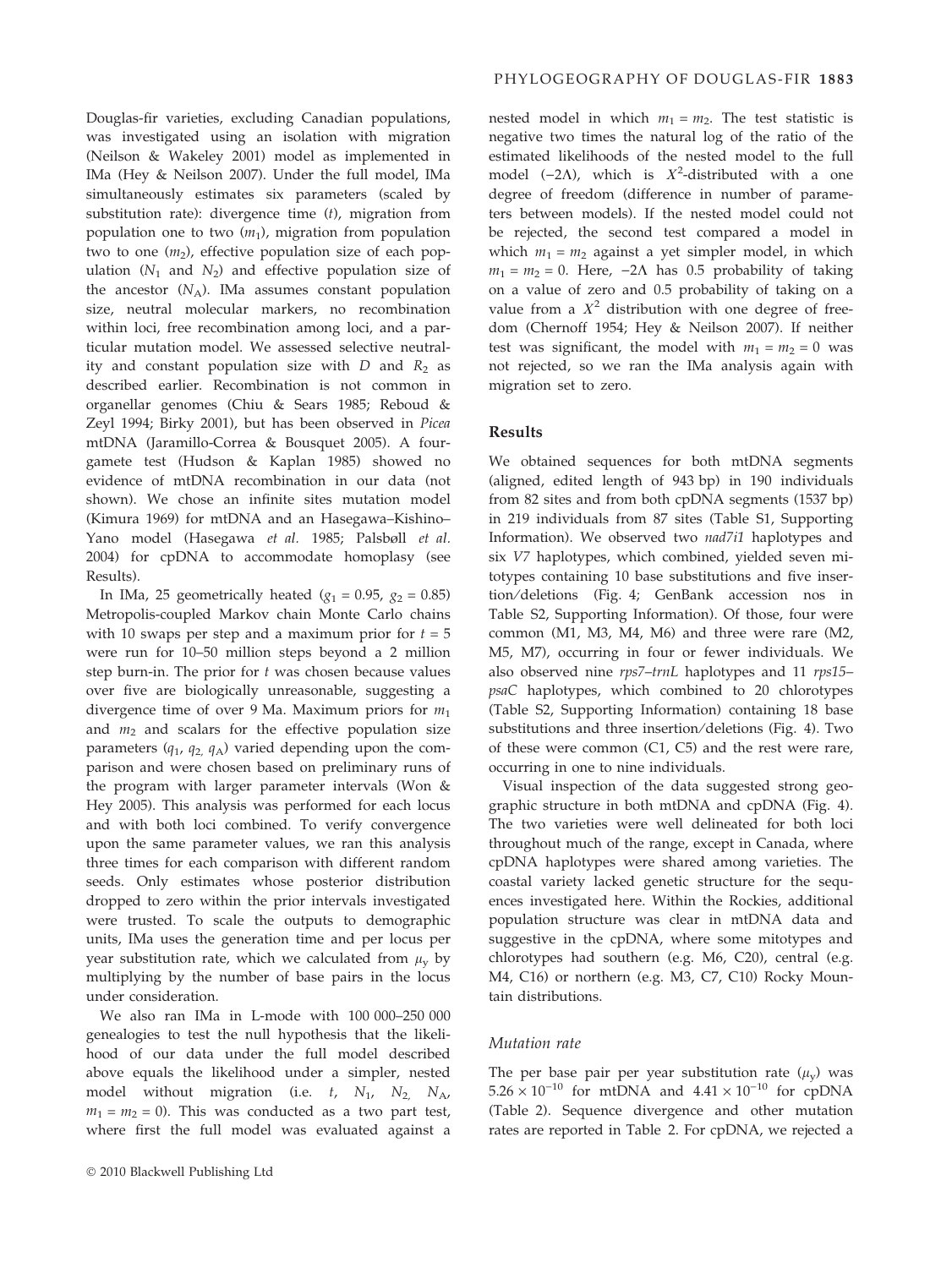

Fig. 4 Maps with sample sites coloured according to mitotype (left) and chlorotype (right) composition and proportioned according to sampling intensity. Below, parsimony networks show the relation of those mitotypes (left) and chlorotypes (right), with the size of the circles proportional to the frequency in the overall data set. Modern range of Douglas-fir is shown in grey (Little 1971).

molecular clock among species ( $P = 0.034$ ; transversion model) and within Pseudotsuga menziesii chlorotypes  $(P = 0.012; F81; Felsenstein 1981)$ . For mtDNA, a molecular clock was not rejected among species ( $P = 0.25$ ; JC; Jukes & Cantor 1969) nor within *P. menziesii* ( $P = 1$ ; F81; Table 2).

## Genetic diversity and neutrality

Overall, haplotype diversity was similarly high for both mtDNA and cpDNA data  $(H = 0.74$  and 0.64, respectively), and nucleotide diversity was low for both loci  $(\pi = 0.00280$  and 0.00073; Table 3). Haplotype richness,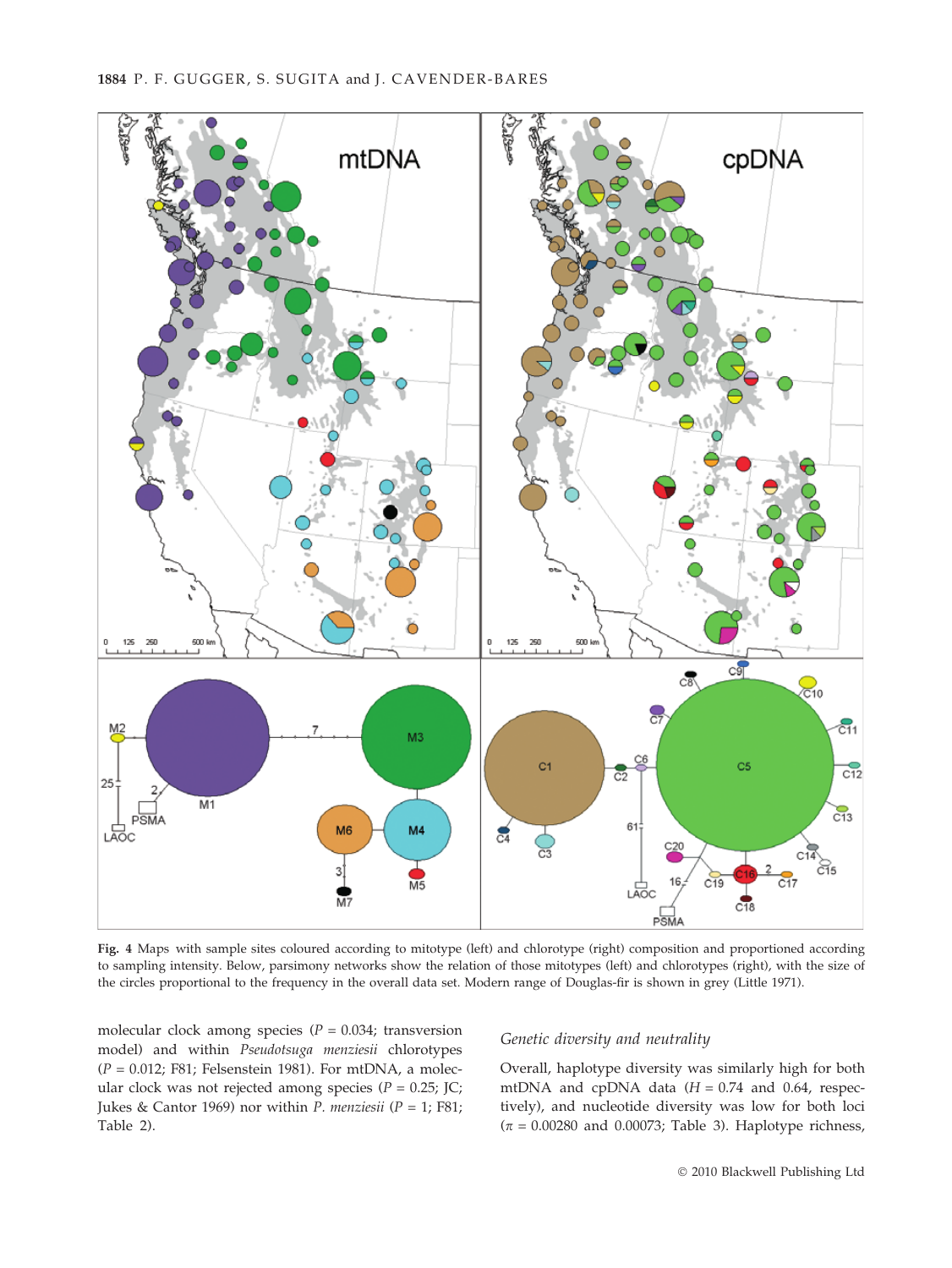**Table 2** Jukes–Cantor-corrected sequence divergence  $(d_{XY})$ with standard deviation (SD), mutation rates among Larix and Pseudotsuga, and results of molecular clock tests among species and within Pseudotsuga menziesii

| $d_{XY}$ (SD)              |             | mtDNA<br>0.05260<br>(0.04332) | cpDNA<br>0.04413<br>(0.03636) |
|----------------------------|-------------|-------------------------------|-------------------------------|
| $\mu_{\rm v}$ <sup>*</sup> |             | $5.26 \times 10^{-10}$        | $4.41 \times 10^{-10}$        |
| $\mu_{\rm g}$ +            |             | $5.26 \times 10^{-8}$         | $4.41 \times 10^{-8}$         |
| $\mu_{\text{IMa}}$         |             | $4.81 \times 10^{-7}$         | $6.66 \times 10^{-7}$         |
| Insertion/deletion rate*   |             | $2.55 \times 10^{-10}$        | $1.49 \times 10^{-10}$        |
| Model among species        |             | ŢС                            | <b>TVM</b>                    |
| Molecular clock hypothesis | d.f.        | 2                             | 2                             |
|                            | $-2\Lambda$ | 2.77                          | 6.75                          |
|                            | P           | 0.25                          | 0.034                         |
| Model within P. menziesii  |             | F81                           | F81                           |
| Molecular clock hypothesis | d.f.        | 188                           | 217                           |
|                            | $-2\Lambda$ | 64.60                         | 266.63                        |
|                            | P           | 1                             | 0.012                         |
|                            |             |                               |                               |

\*Rate per site per year.

†Rate per site per generation ( $T = 100$ ).

‡Rate per locus per year.

TVM, transversion model.

haplotype diversity and nucleotide diversity varied across populations and regions, with the coast having the lowest diversity by all measures (Table 3). However, no significant latitudinal trends were observed (mtDNA:  $r_{hr|Lat} = -0.18$ ,  $P = 0.49$ ;  $r_{H|Lat} = -0.18$ ,  $P = 0.50$ ;  $r_{\pi|{\text{Lat}}}= 0.26$ ,  $P = 0.34$ ; cpDNA:  $r_{hr|{\text{Lat}}}= -0.10$ ,  $P = 0.70$ ;  $r_{H|\text{Lat}} = -0.01$ ,  $P = 0.98$ ;  $r_{\pi|\text{Lat}} = 0.14$ ,  $P = 0.61$ ). Diversity was more strongly partitioned among populations in mtDNA  $(G_{ST} = 0.73 \pm 0.07)$  than in cpDNA  $(G<sub>ST</sub> = 0.35 \pm 0.09).$ 

The mtDNA data showed little evidence of violating the assumptions of neutrality. Only for the combined coastal data was a significantly negative D observed (Table 3), suggesting possible recent population expansion (though  $R_2$  was not significant). Overall, the cpDNA data had a significantly negative D value, but this was inconsistent across regions and populations. The coast had a significantly negative D value, Canada showed no evidence of deviating from neutrality, and the northern and southern US Rockies had significant  $R_2$  values. Within the Rockies, only two D and one  $R_2$ were significant, and two of these were in the northern Rockies. Population expansion in the northern Rockies and coast is consistent with the fossil record for Douglas-fir (Gugger & Sugita submitted), suggesting that selection was less likely a factor.

#### Population structure

SAMOVA of mtDNA data showed that  $F_{CT}$  began to plateau at 0.92 for five to six groups of populations (Table 4). The five groups corresponded to the coast (populations 1–5), northern Rockies (7–10), central Rockies (11–13), southern Rockies (14–16) and northern British Columbia (6). The six groups were the same except northern Utah (11) was split from the central Rockies. The separation of northern British Columbia as a distinct group in both cases probably occurred because that population is a mixture of mitotypes from neighbouring populations that are fixed for divergent coastal and Rocky Mountain mitotypes. Less than 1% of the variation was among populations within groups, and 7.8% was within populations.

In the samova of cpDNA, the highest  $F_{CT}$  (0.68) was for two groups, corresponding to the coast (1–4) and Rockies (5–16; Table 4). In this case, central British Columbia (5) was grouped with the Rockies instead of coast. For cpDNA, 4.1% of the variation was among populations within groups and 27.5% was within populations. SAMOVA of cpDNA compared to mtDNA showed that in both cases most of the variation was explained among groups, but that proportion was lower in the cpDNA than in the mtDNA data. Also, cpDNA had a much higher percentage of variation within populations than mtDNA.

## Testing hypotheses with coalescent methods

The median estimates of  $\theta$  were 0.000491 (95% HPD: 0.000104, 0.001060) for mtDNA and 0.001252 (95% HPD: 0.000585, 0.002086) for cpDNA. These corresponded to  $N_{ef}$  of 4667 (989, 10 076) and  $N_{em}$  of 14 185 (6628, 23 635), which we used in coalescent simulations. Because these estimates seemed low for a common and widespread tree, we also ran simulations with the median  $N_e$  estimate times 10.

Overall, simulation results did not clearly point to a single best hypothesis (Fig. 5; Table 5). For the mtDNA, simulations at the lowest  $N_{\text{ef}}$  (95% HPD low) for all divergence times rejected all multiple-refugia hypotheses but not the single-refugium hypothesis. For the median  $N_{\text{ef}}$  estimate, the single-refugium hypothesis was rejected in favour of the two-refugia hypothesis, and the two-refugia hypothesis could not be rejected for divergence dating to the beginning of the Wisconsinan glaciation (115 ka; Table 5; Fig. 5). For the 95% HPD high  $N_{ef}$ , the two-refugia hypothesis was not rejected at any divergence time, and the one-refugium hypothesis was rejected in favour of two- and three-refugia hypotheses. At  $N_{\text{ef}} \times 10$ , no multiple-refugia hypothesis was rejected, and all one-refugium hypotheses were rejected in favour of their alternative multiple-refugia hypotheses. For the cpDNA, no single-refugium hypothesis could be rejected for any  $N_{em}$ . In addition,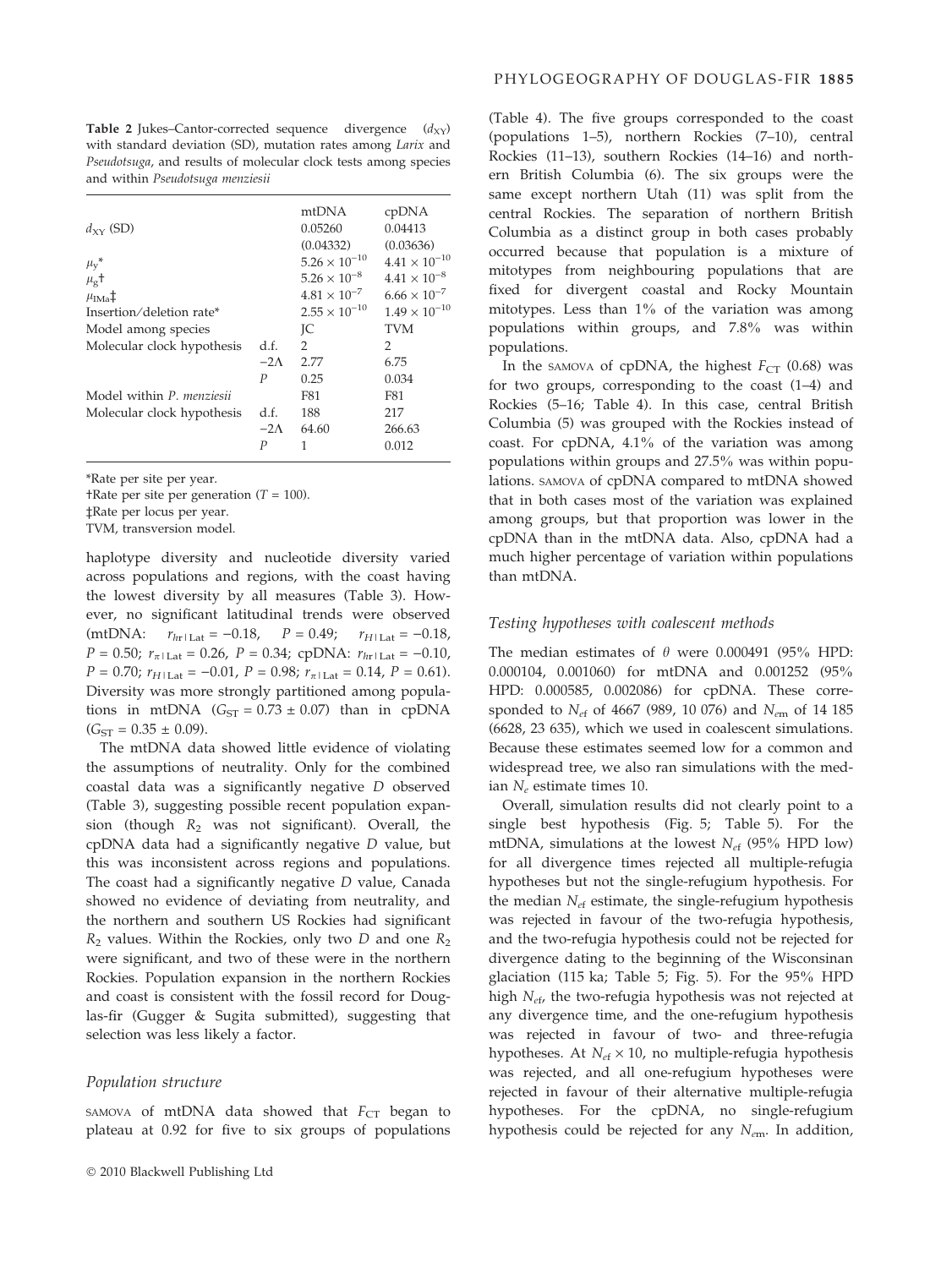|                    |                     | mtDNA              |    |                                                                                                                                                                                                                                                                                                                                                                                  |                 |               |                     |                 |                    | cpDNA            |                 |               |                 |               |                     |                |         |
|--------------------|---------------------|--------------------|----|----------------------------------------------------------------------------------------------------------------------------------------------------------------------------------------------------------------------------------------------------------------------------------------------------------------------------------------------------------------------------------|-----------------|---------------|---------------------|-----------------|--------------------|------------------|-----------------|---------------|-----------------|---------------|---------------------|----------------|---------|
|                    | US Coast Population | $\boldsymbol{\pi}$ | 11 | $h_r^*$                                                                                                                                                                                                                                                                                                                                                                          | S               | H (SD)        | $\pi$ (SD)          | đ               | $R_2$ <sup>+</sup> | $\overline{\mu}$ | 11              | $h, \ddagger$ | S               | H (SD)        | $\pi$ (SD)          | $\overline{D}$ | $R_2$ † |
|                    | Northern CA         |                    |    |                                                                                                                                                                                                                                                                                                                                                                                  |                 | 0.167(0.134)  | 0.00018 (0.000293)  | $-1.14$         | 0.28               |                  |                 | 1.6           |                 | 0.264 (0.136) | 0.000175 (0.000229) | $-0.34$        | 0.13    |
| $\sim$             | Western OR          | 14                 |    | 1.0                                                                                                                                                                                                                                                                                                                                                                              | $\circ$         | $\circ$       | $\circ$             | $\circ$         |                    | 15               |                 | 1.3           |                 | 0.133 (0.112) | 0.000088 (0.000156) | $-1.16$        | 0.25    |
| m                  | Western WA          | 16                 |    | 1.0                                                                                                                                                                                                                                                                                                                                                                              | $\circ$         | $\subset$     | $\subset$           | $\circ$         | $\circ$            | 20               |                 | 1.5           | S               | 0.195 (0.115) | 0.000198 (0.000241) | $-1.72$        | 0.16    |
|                    | Overall: US coast   | 42                 |    | 2.0                                                                                                                                                                                                                                                                                                                                                                              |                 | 0.048 (0.045) | 0.000052(0.000142)  | $-1.12$         | 0.15               | 49               |                 | 4.0           | 4               | 0.193(0.074)  | 0.000158 (0.000205) | $-1.67$        | 0.08    |
| Canada             |                     |                    |    |                                                                                                                                                                                                                                                                                                                                                                                  |                 |               |                     |                 |                    |                  |                 |               |                 |               |                     |                |         |
| 4                  | Western BC          |                    |    |                                                                                                                                                                                                                                                                                                                                                                                  |                 | 0.222(0.166)  | 0.000241(0.000354)  | $-1.09$         | 0.31               | Q                |                 |               |                 | $\circ$       | $\circ$             |                |         |
| $\mathsf{L}\Omega$ | Central BC          |                    |    | $\frac{0}{1}$                                                                                                                                                                                                                                                                                                                                                                    |                 |               |                     | $\circ$         |                    | 17               |                 | 2.5           |                 | 0.596 (0.099) | 0.000797 (0.000598) | 0.06           | 0.15    |
| 0                  | Northern BC         |                    |    | 2.0                                                                                                                                                                                                                                                                                                                                                                              | 4               | 0.533 (0.172) | 0.002272 (0.001688) | $-1.18$         | 0.27               | $\circ$          |                 | 2.0           | $\sim$          | 0.6(0.129)    | 0.000793 (0.000674) | 1.75           | 0.3     |
|                    | Eastern BC          | $\mathsf{D}$       |    | 1.3                                                                                                                                                                                                                                                                                                                                                                              |                 | 0.105(0.92)   | 0.000448 (0.000476) | $-1.86$         | 0.22               | 24               |                 | 2.4           | S               | 0.591 (0.081) | 0.000697 (0.000534) | 0.79           | 0.18    |
|                    | Overall: Canada     | 48                 |    | 2.9                                                                                                                                                                                                                                                                                                                                                                              | 5               | 0.529 (0.026) | 0.002192 (0.001388) | 2.05            | 0.2                | 56               |                 | 5.6           | LO <sub>1</sub> | 0.592 (0.036) | 0.000761 (0.000554) | 0.14           | 0.11    |
|                    | Northern US Rockies |                    |    |                                                                                                                                                                                                                                                                                                                                                                                  |                 |               |                     |                 |                    |                  |                 |               |                 |               |                     |                |         |
| 8                  | Northern US Rockies |                    |    |                                                                                                                                                                                                                                                                                                                                                                                  |                 | 0.133 (0.112) | 0.000143 (0.000252) | $-1.16$         | 0.25               | $\overline{c}$   | $\mathfrak{L}$  | 2.0           | $\circ$         | 0.352(0.131)  | 0.000378 (0.000356) | $-2.06$        | 0.12    |
| G                  | Eastern OR          |                    |    | $\overline{1.0}$                                                                                                                                                                                                                                                                                                                                                                 |                 |               | $\circ$             | $\circ$         | $\circ$            | 12               | ↤               | 2.5           | $\infty$        | 0.561 (0.154) | 0.000511 (0.000450) | $-0.73$        | 0.14    |
|                    | Yellowstone area    |                    |    | 1.9                                                                                                                                                                                                                                                                                                                                                                              |                 | 0.441 (0.098) | 0.000472 (0.000496) | 0.95            | 0.22               | 18               | ی               | 2.6           | ෑ               | 0.562 (0.134) | 0.000424 (0.000386) | $-1.35$        | 0.09    |
|                    | Overall: Northern   | $\overline{4}$     |    | 2.0                                                                                                                                                                                                                                                                                                                                                                              |                 | 0.251 (0.078) | 0.000269 (0.000343) | $\overline{11}$ | 0.13               | 51               | $\mathbf{10}$   | 9.8           | $\infty$        | 0.413 (0.086) | 0.000508(0.000420)  | $-1.54$        | 0.05    |
|                    | US Rockies          |                    |    |                                                                                                                                                                                                                                                                                                                                                                                  |                 |               |                     |                 |                    |                  |                 |               |                 |               |                     |                |         |
|                    | Southern US Rockies |                    |    |                                                                                                                                                                                                                                                                                                                                                                                  |                 |               |                     |                 |                    |                  |                 |               |                 |               |                     |                |         |
|                    | Northern UT         | ഥ                  |    |                                                                                                                                                                                                                                                                                                                                                                                  |                 | 0.600(0.175)  | 0.000642 (0.000704) | 1.22            | 0.3                | 8                | 5               | 3.8           | 5               | 0.857 (0.108) | 0.001015 (0.000771) | $-0.92$        | 0.15    |
| 12                 | NV/southern UT      | $^{\circ}$         |    | 1.0                                                                                                                                                                                                                                                                                                                                                                              |                 | $\circ$       | $\circ$             | $\circ$         | $\circ$            | $^{\circ}$       | ∞               | 2.6           | $\sim$          | 0.679 (0.122) | 0.000543 (0.000491) | 0.24           | 0.22    |
| 13                 | Northern CC         |                    |    | 1.0                                                                                                                                                                                                                                                                                                                                                                              | $\circ$         | $\circ$       | $\circ$             | $\circ$         | $\circ$            | $\overline{ }$   | ∞               | 2.7           | $N$ $N$         | 0.667(0.16)   | 0.000567 (0.000516) | 0.21           | 0.23    |
| $\overline{14}$    | Southern CO         | 14                 |    | 2.4                                                                                                                                                                                                                                                                                                                                                                              | S               | 0.56 (0.125)  | 0.000953 (0.000793) | $-0.17$         | 0.15               | 14               | ∞               | 1.7           |                 | 0.275 (0.148) | 0.000189 (0.000239) | $-1.48$        | 0.17    |
| 15                 | $\lambda$ Z         |                    |    |                                                                                                                                                                                                                                                                                                                                                                                  |                 | 0.538(0.06)   | 0.000577 (0.000572) | 1.48            | 0.27               | 14               | $\sim$          | 1.8           | $\sim$ $\sim$   | 0.363(0.13)   | 0.000479 (0.000426) | 0.42           | 0.18    |
| $\frac{1}{6}$      | ŠМ                  | $^{12}$            |    |                                                                                                                                                                                                                                                                                                                                                                                  |                 | 0.167(0.134)  | 0.000178 (0.000289) | $-1.14$         | 0.28               | 12               |                 | 2.3           |                 | 0.455 (0.17)  | 0.000551 (0.000474) | $-1.83$        | 0.15    |
|                    | Overall: Southern   |                    |    |                                                                                                                                                                                                                                                                                                                                                                                  |                 | 0.589 (.033)  | 0.000796 (0.000663) | $-0.31$         | 0.09               | G3               | ᄇ               | 8.2           | $\overline{12}$ | 0.520 (0.073) | 0.000851 (0.000600) | $-1.41$        | 0.04    |
|                    | US Rockies          |                    |    |                                                                                                                                                                                                                                                                                                                                                                                  |                 |               |                     |                 |                    |                  |                 |               |                 |               |                     |                |         |
| Overall            |                     | 190                | Ņ  | $\begin{array}{c} \rule{0pt}{2.5ex} \rule{0pt}{2.5ex} \rule{0pt}{2.5ex} \rule{0pt}{2.5ex} \rule{0pt}{2.5ex} \rule{0pt}{2.5ex} \rule{0pt}{2.5ex} \rule{0pt}{2.5ex} \rule{0pt}{2.5ex} \rule{0pt}{2.5ex} \rule{0pt}{2.5ex} \rule{0pt}{2.5ex} \rule{0pt}{2.5ex} \rule{0pt}{2.5ex} \rule{0pt}{2.5ex} \rule{0pt}{2.5ex} \rule{0pt}{2.5ex} \rule{0pt}{2.5ex} \rule{0pt}{2.5ex} \rule{0$ | $\overline{10}$ | 0.741 (0.014) | 0.002804 (0.001663) | 1.27            | 0.13               | 219              | $\overline{20}$ | I             | 18              | 0.637(0.024)  | 0.000733 (0.000532) | $-1.65$        | 0.03    |
|                    |                     |                    |    |                                                                                                                                                                                                                                                                                                                                                                                  |                 |               |                     |                 |                    |                  |                 |               |                 |               |                     |                |         |

| ינו אנ<br>a cat                                            |
|------------------------------------------------------------|
| ì                                                          |
|                                                            |
| きりこく てきり りそうそうそ そうり<br><u>ייי לייי</u><br>)<br>J<br>֖֚֚֚֬  |
| ׇ֧֚֕                                                       |
| しょうさん<br>.<br>.<br>.<br>í<br>í                             |
|                                                            |
| ;                                                          |
| <b>The common of the common</b><br>.<br>.<br>.             |
|                                                            |
| .<br>7<br>7<br>7<br>8<br>7<br>8<br>7<br>1<br>$\frac{1}{2}$ |
| l<br>ļ<br>l                                                |
|                                                            |
| Table                                                      |

 $*$ Rarefaction to 5 for populations and 42 for regions.<br>Hialicized values were significant under coalescent simulations.<br> $\sharp$ Rarefaction to 5 for populations and 49 for regions. †Italicized values were significant under coalescent simulations. ‡Rarefaction to 5 for populations and 49 for regions. \*Rarefaction to 5 for populations and 42 for regions.

- 2010 Blackwell Publishing Ltd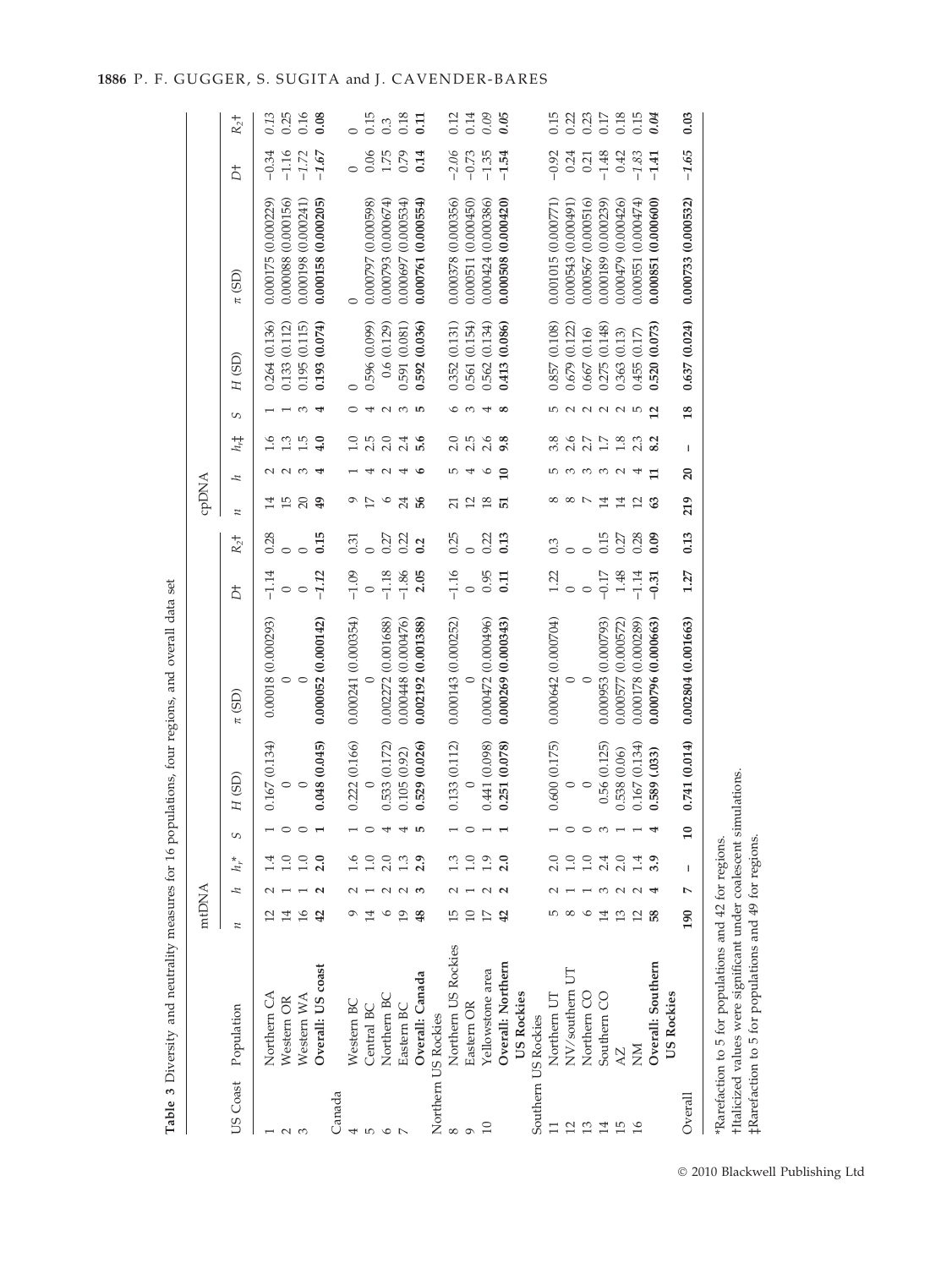|                                 | d.f. | Sum of squares | Variance components | Percentage of variation |
|---------------------------------|------|----------------|---------------------|-------------------------|
| mtDNA $(K = 5)$                 |      |                |                     |                         |
| Among groups                    | 4    | 343.18         | 2.474               | 91.5                    |
| Among populations Within groups | 11   | 4.74           | 0.018               | 0.7                     |
| Within pops.                    | 174  | 36.89          | 0.212               | 7.8                     |
| mtDNA $(K = 6)$                 |      |                |                     |                         |
| Among groups                    | 5    | 344.51         | 2.471               | 91.8                    |
| Among populations within groups | 10   | 3.41           | 0.01                | 0.4                     |
| Within pops.                    | 174  | 36.89          | 0.212               | 7.9                     |
| $cpDNA (K = 2)$                 |      |                |                     |                         |
| Among groups                    |      | 92.47          | 1.067               | 68.3                    |
| Among populations within groups | 14   | 18.17          | 0.065               | 4.1                     |
| Within pops.                    | 203  | 87.36          | 0.43                | 27.5                    |

Table 4 SAMOVA results that gave highest  $F_{CT}$  for each locus. All variance components were significant ( $P < 0.001$ )

all multiple-refugia hypotheses were rejected at  $N_{em}$ , 95% HPD low  $N_{em}$  and 95% HPD high  $N_{em}$ . For  $N_{em}$  × 10, two- and three-refugia hypotheses were not rejected at any divergence, and four-refugia hypotheses were not rejected only at 115 ka. These general patterns of significance upheld when considering a generation time of 200 years (not shown).

#### Divergence time among varieties

We ignored the possibility that some populations may have undergone recent expansions (Table 3) to avoid more complicated models (e.g. IM, Hey & Neilson 2004). Also, we excluded Canadian populations, which were largely a mixture of the two varieties (Fig. 4), and several individuals near Canada that were presumed recent migrants from the range of one variety to the other during postglacial contact (three C1s and two C3s from the northern US Rockies and one C5 from northern Washington).

Divergence time among coastal and Rocky Mountain varieties could not be estimated under the full IMa model for both loci combined nor for each locus independently (posterior distribution never dropped to zero). However, per generation migration rates were very low for both loci combined, mtDNA, and cpDNA, and we could not reject the null hypothesis that both migration parameters equalled zero (Table 6). Moreover, each variety in our analysis was fixed for divergent haplotypes, suggesting migration among varieties in the US has not been pronounced for a long time. Therefore, we set  $m_1 = m_2 = 0$  and repeated the analyses. After this adjustment, we were able to estimate divergence time of about 2.11 Ma with the 90% HPD interval ranging 4.37 Ma–755 ka, which spans the early Pliocene through middle Pleistocene (Table 6). Divergence time estimates from mtDNA and cpDNA differed substantially (4.41 Ma and 491 ka, respectively).

#### Discussion

The distribution and divergence of Douglas-fir populations (Fig. 4) is well explained by both Pliocene geology and late Quaternary climate cycles. The divergence of coastal and Rocky Mountain varieties coincided with the uprising of the Cascades and Sierra Nevada (Fig. 1a; Table 6). Much of the variation within the Rocky Mountains is probably the product of isolation and recontact induced by glacial–interglacial cycles (Figs 1, 5 and 6; Tables 4 and 5). Phylogeographic patterns of mtDNA and cpDNA variation were broadly consistent (Fig. 4; Tables 3 and 4), but differed in ways suggesting that gene flow via pollen dispersal might have played an important role in connecting populations that were otherwise isolated from seed exchange. The most striking example of this is the ongoing cpDNA introgression observed primarily in Canadian populations east of the Coast Range that probably began in the early Holocene (Fig. 4).

#### Divergence of coastal and Rocky Mountain varieties

The divergence of the coastal and Rocky Mountain Douglas-fir varieties as estimated by IMa (2.11 Ma; Table 6) is consistent with the Pliocene divergence hypothesis and the fossil record (Fig. 1b), but it does not exclude the possibility of divergence times well into the Pleistocene (90% HPD interval, 4.37 Ma–755 ka). Part of the reason for the large interval is that the mtDNA and cpDNA data when run separately gave quite different estimates (4.41 Ma and 491 ka, respectively; Table 6), and the mtDNA estimate itself has a very broad HPD interval. This discrepancy could be understood in two ways: (i) the estimates reflect the variability expected among different loci evolving and sorting under stochastic processes (Edwards & Beerli 2000; Arbogast et al. 2002; Carstens & Knowles 2007);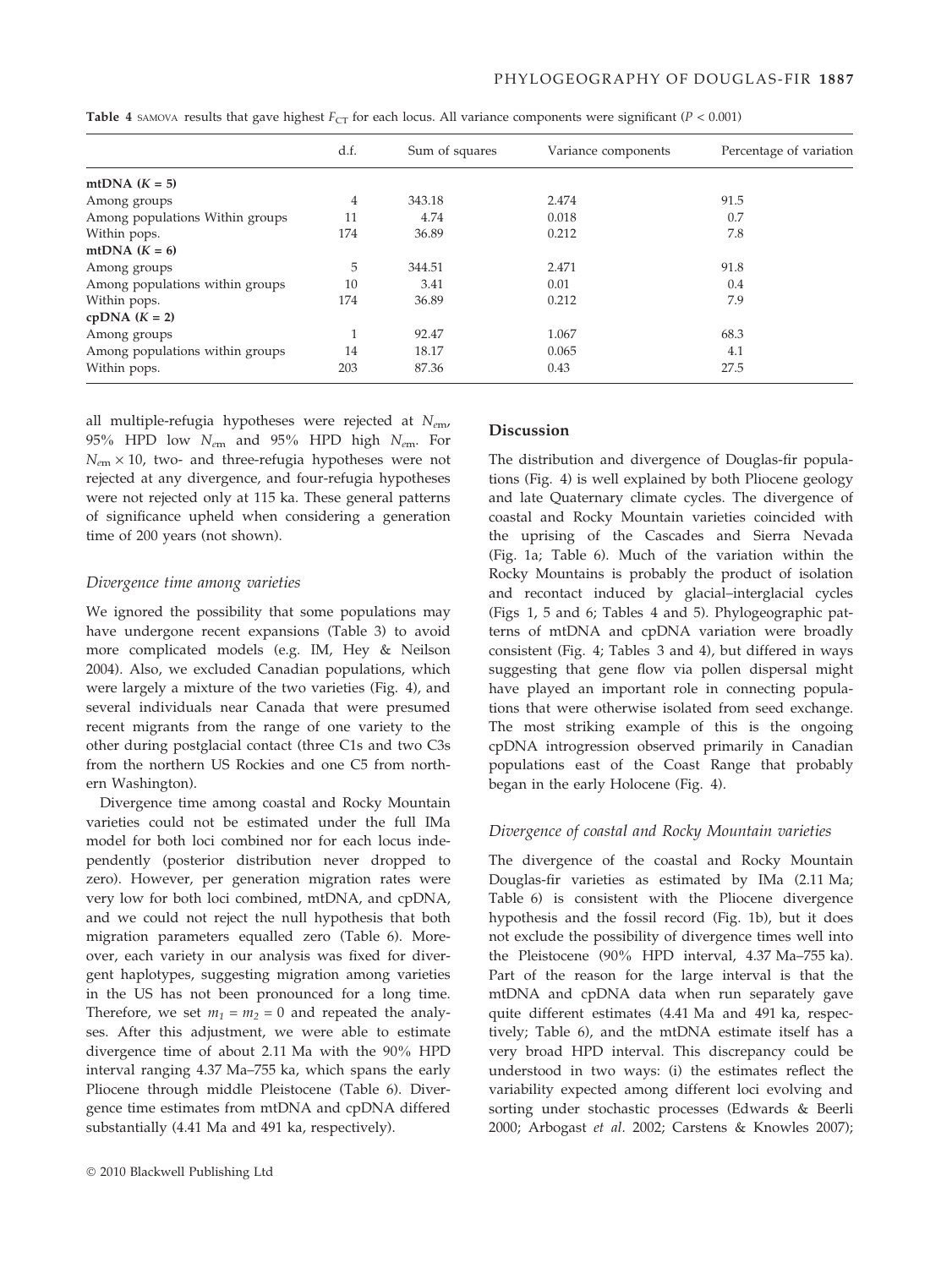Table 5 P values less than 0.05 indicate empirical and simulated distributions of s differed significantly, rejecting the null hypothesis. The rejection of a null one-refugium hypothesis suggests the multiple-refugia alternative in parentheses, whereas the rejection of a null multiple-refugia hypothesis with divergence time in parentheses suggests no particular alternative. Tests suggesting multiple refugia are in bold

|                          | mtDNA               |           |                      |                        | cpDNA               |          |               |                        |
|--------------------------|---------------------|-----------|----------------------|------------------------|---------------------|----------|---------------|------------------------|
| Null hypothesis          | $N_{\text{ef}}$ low | $N_{e f}$ | $N_{\text{ef}}$ high | $N_{\rm ef} \times 10$ | $N_{\text{em}}$ low | $N_{em}$ | $N_{em}$ high | $N_{\rm em} \times 10$ |
| One $(H_A: two)$         |                     | 0.034     | < 0.001              | < 0.001                |                     | 1        | 1             | 0.985                  |
| One $(H_A: three)$       |                     | 0.900     | 0.023                | < 0.001                |                     |          |               | 0.942                  |
| One $(H_A:$ four)        |                     | 0.999     | 0.337                | < 0.001                |                     |          | 1             | 0.995                  |
| Two (115 ka)             | < 0.001             | 0.157     | 0.897                | 1                      | < 0.001             | < 0.001  | < 0.001       | 0.947                  |
| Two (190 ka)             | < 0.001             | 0.006     | 0.386                | 1                      | < 0.001             | < 0.001  | < 0.001       | 0.582                  |
| Three $(115 \text{ ka})$ | < 0.001             | < 0.001   | 0.020                | 1                      | < 0.001             | < 0.001  | < 0.001       | 0.734                  |
| Three $(190 \text{ ka})$ | < 0.001             | < 0.001   | < 0.001              | 0.990                  | < 0.001             | < 0.001  | < 0.001       | 0.131                  |
| Four (115 ka)            | < 0.001             | < 0.001   | < 0.001              | 0.996                  | < 0.001             | < 0.001  | < 0.001       | 0.420                  |
| Four (190 ka)            | < 0.001             | < 0.001   | < 0.001              | 0.838                  | < 0.001             | < 0.001  | < 0.001       | 0.016                  |



Fig. 5 Examples of distributions of s for simulated (solid line) and empirical (dashed line) trees for each refugial hypothesis for mtDNA data with  $N_{ef}$  = 4667 and a splitting time of 115 ka. Three- and four-refugia hypotheses were rejected, but the two-refugia hypothesis was not rejected. The one-refugium hypothesis was rejected in favour of the two-refugia hypothesis but was not rejected in favour of two- and three-refugia alternatives. P values are reported in Table 5.

Table 6 IMa results showing  $t$ ,  $m_1$  and  $m_2$  for a run with the full model, followed by results of the likelihood ratio tests, and then  $t$ with its 90% HPD interval for a run with  $m_1 = m_2 = 0$ . In each case, the values for the run with the highest effective sample size (Hey & Neilson 2007) are shown

|                | Full model                                                                     |                 |                                         |                  | $m_1 = m_2$                             |                               | $m_1 = m_2 = 0$                       |                               |                     | Model without migration<br>$(m_1 = m_2 = 0)$ |                      |
|----------------|--------------------------------------------------------------------------------|-----------------|-----------------------------------------|------------------|-----------------------------------------|-------------------------------|---------------------------------------|-------------------------------|---------------------|----------------------------------------------|----------------------|
|                | Priors $(m_1, m_2,$<br>$q_1$ , $q_2$ , $q_A$ )                                 | $t$ (ka)        | m <sub>1</sub>                          | m <sub>2</sub>   | $-2\Lambda$                             | Р                             | $-2\Lambda$                           | P                             | $t$ (ka)            | 90%<br>HPD low                               | 90%<br>HPD high      |
| mtDNA<br>cpDNA | Both loci 2.5. 0.5, 10, 10, 10 6580*<br>2.5, 1.5, 10, 10, 10<br>6, 2, 8, 30, 8 | 4360*<br>$413*$ | $0.0000055$ 0<br>0.0000001<br>0.0000002 | - 0<br>0.0000001 | $-0.1101 \approx 0$<br>0.1846<br>0.4594 | $\blacksquare$<br>0.67<br>0.5 | 0.001<br>$-0.0014 \approx 0$<br>0.002 | 0.49<br>$\approx 0.5$<br>0.48 | 2113<br>4410<br>491 | 755<br>1813<br>176                           | 4372<br>8826<br>1832 |

\*Posterior distribution for this parameter never dropped to zero, suggesting unreliable estimates.

or (ii) the estimates for each locus reflect different processes. Without data from more loci, it is conservative to assume the former; however, the latter has interesting implications, if true. For example, the mtDNA divergence time estimate of 4.41 Ma could reflect the time at which gene flow via seed dispersal was cut off,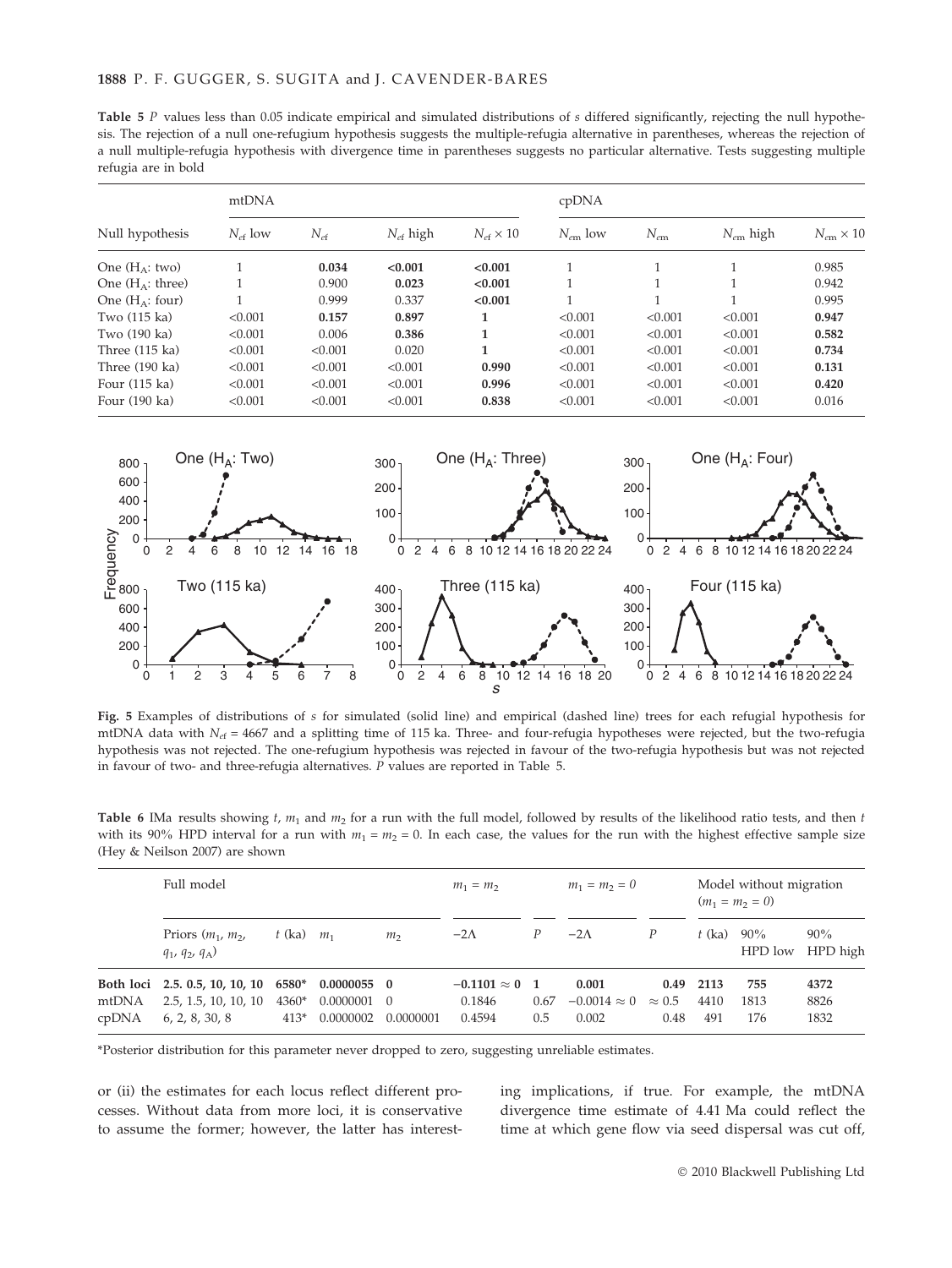

Fig. 6 Summary of glacial refugia and postglacial migration routes based on fossil and genetic data. Solid lines indicate refugia and postglacial migration routes supported by fossil and molecular data, dashed lines indicate those supported by fossil data only, and dotted lines indicate those supported by molecular data only. Double line marks some barriers to seed dispersal as suggested by mtDNA.

and the later cpDNA estimate of 491 ka could indicate that substantial gene flow via pollen continued until the middle Pleistocene. Under this scenario, pollen exchange could have been continuous over that interval or could have been in one large homogenizing burst just before final divergence.

However, additional uncertainties should be considered for all estimates. First, mtDNA mutations among varieties seemed to come in clusters that could have occurred as one event, and therefore, might not have fit the substitution model employed by IMa. The outgroup, Pseudotsuga macrocarpa, is positioned two mutational steps from the coastal variety (M1), but the coastal and Rocky Mountain varieties are seven mutational steps apart (Fig. 4). Under a molecular clock assumption, this implies that the varietal divergence preceded the species divergence, which is not supported by cpDNA

(Fig. 4), morphology (Hermann & Lavender 1990) or the fossil record (Fig. 1; Hermann 1985). Overall, this could result in an overestimate of the divergence time among varieties based on mtDNA and both loci. Second and more generally, our mutation rate estimates may not be accurate. In calculating the per locus per year substitution rate used in IMa, we assumed a divergence time for Pseudotsuga and Larix of 50 Ma and that the mutation rate estimated among genera is applicable within species. The latter was assumed despite the fact that molecular clock model was rejected within and among species for the cpDNA (Table 2), and its effect on our conclusions is unknown. Otherwise, we expect the divergence time to be reasonably accurate based on the fossil record (LePage & Basinger 1991; Schorn 1994; Gernandt & Liston 1999) and other molecular data sets (Wang et al. 2000). However, if the true divergence time among genera was actually 100 Ma, for example, then our estimated mutation rates would have been halved and all our varietal divergence time estimates would have been doubled.

Pushing back the divergence date from 2.11 to 4.22 Ma for the analysis with both loci combined would not affect our main conclusion of divergence associated with the Cascade and Sierra Nevada orogeny and subsequent xerification of the Columbia Plateau and Great Basin between the present ranges of each variety. Moreover, our mutation rate estimates are consistent with the most recent fossil-calibrated neutral substitution rates for cpDNA observed in *Pinus* ( $\mu_{\rm v} = 2.2 - 4.2 \times 10^{-10}$ ; Willyard et al. 2007). In the Pacific Northwest, Douglasfir shares this history with a number of similarly distributed taxa (Carstens et al. 2005), including tailed frogs (Ascaphus spp.; Neilson et al. 2001), Van Dyke's salamanders (Plethodon spp.; Carstens et al. 2004), the giant Pacific salamander (Dicamptodon spp.; Steele et al. 2005) and Constance's bittercress (Cardamine constancei; Brunsfeld & Sullivan 2005).

# Glacial refugia

Glacial refugia for the coastal and Rocky Mountain varieties were distinct (Figs 1b, 4 and 6; Table 6). One chlorotype and one mitotype dominated the coastal region, and the few rare haplotypes were wide-ranging across the region. This low diversity and lack of substructure within the coastal variety is consistent with nuclear microsatellite and allozyme variation (Li & Adams 1989; Krutovsky et al. 2009) and suggests we cannot reject the hypothesis of one coastal refugium spanning central California to unglaciated western Washington. One refugium is also consistent with models that used modern climatic tolerances to predict Douglas-fir's distribution during the Last Glacial Maxi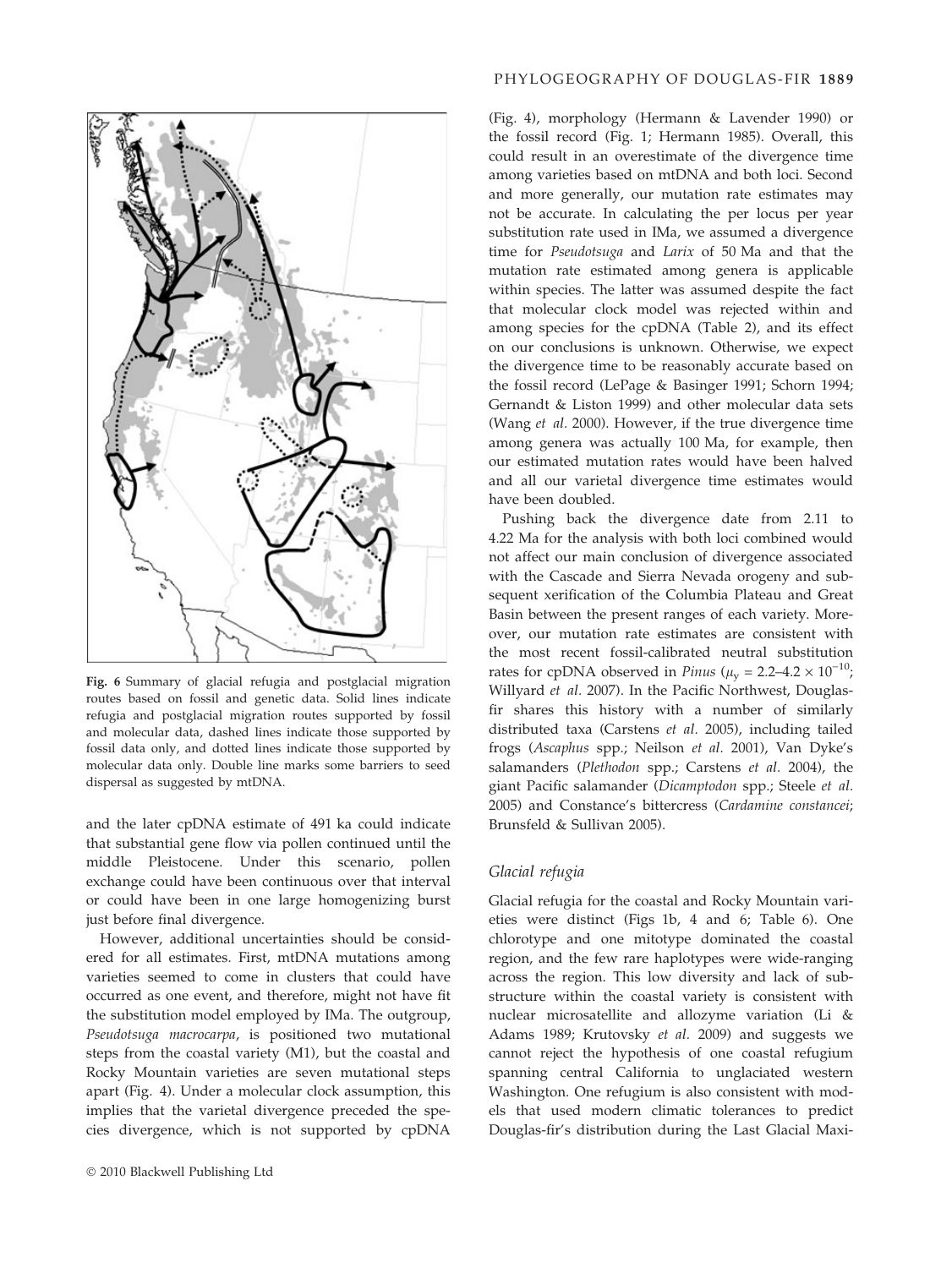mum (Bartlein et al. 1998). Even so, the lack of structure is surprising considering the strong suggestion of two refugia in the fossil record (Fig. 1b; Gugger & Sugita submitted) and that leaf terpene chemistry differs in California compared to Oregon/Washington (von Rudloff 1972; Zavarin & Snajberk 1973; von Rudloff & Rehfeldt 1980; Critchfield 1984). Moreover, a diverse array of organisms form contact zones near the California/ Oregon border (Soltis et al. 1997; Swenson & Howard 2005). However, given the very limited number of haplotypes observed in the region, we cannot exclude the possibility of multiple coastal refugia that more variable molecular markers with the signature of more recent events might reveal.

For the Rocky Mountains, in contrast, multiple glacial refugia were likely (Fig. 6). Coalescent tests for mtDNA and high  $N_{\text{ef}}$  estimates (95% HPD high and  $N_{\text{ef}} \times 10$ ) tended to reject the single-refugium hypotheses in favour of multiple-refugia alternatives (Fig. 5; Table 5). Some two-refugia hypotheses were not rejected, and at  $N_{\text{ef}} \times 10$  no multiple-refugia hypothesis was rejected. The tendency to not reject two-refugia hypotheses lends some support to the two refugia proposed by Li & Adams (1989) based on allozyme data. Nonetheless, there was limited power to distinguish among multiplerefugia hypotheses with the mtDNA coalescent tests, especially considering that most multiple-refugia hypotheses were not rejected at lower  $N_{ef}$ .

Aside from some coalescent tests, other evidence supports at least three glacial refugia. For example, mtDNA SAMOVA defines three to four Rocky Mountain population clusters: northern, southern, and one to two central (Table 4). The southern and northern mtDNA SAMOVA groups conform well to the refugia identified in the fossil record, and fall along topographic barriers such as the Grand Canyon and the high peaks of the Colorado Rockies and Yellowstone region that harboured extensive mountain glaciers at the Last Glacial Maximum and would have formed formidable barriers to seed dispersal (Figs 1b and 6; Gugger & Sugita submitted).

The broadly defined northern refugium indentified by mtDNA SAMOVA is further supported by, and perhaps further subdivided by, uniquely northern chlorotypes (C6–C11). In particular, C10 and C6 (private to the Yellowstone region) support the contention that low fossil Pseudotsuga pollen abundances during the full glacial (Baker 1983; Whitlock 1993) could represent a refugium in the region (Gugger & Sugita submitted). Furthermore, the distribution of C7, which spans northern Montana to east-central British Columbia and C11, which is private to northern Montana, could reflect a small refugium even farther north, with which fossil data are not available to compare (Fig. 6). Finally, two private chlorotypes (C8, C9) in eastern Oregon suggest

that this geographically distinct region could have also been a distinct glacial refugium.

Based on other phylogeographic data, the northern Rockies are thought to have been a refugium for diverse mesic plant (Richardson et al. 2002; Brunsfeld & Sullivan 2005; Brunsfeld et al. 2007; Godbout et al. 2008) and animal taxa (Neilson et al. 2001; Carstens et al. 2004; Steele et al. 2005). Moreover, this is consistent with fossil evidence for a Douglas-fir refugium close to the ice margin in western Washington (Barnosky 1981, 1985; Gugger & Sugita submitted). Molecular phylogeographic studies and reinterpretations of the fossil record for a variety of North American and European taxa have revealed cryptic northern refugia (McLachlan et al. 2005; Anderson et al. 2006; Petit et al. 2008; Hu et al. 2009; Gugger & Sugita submitted). Douglas-fir could have survived on the unglaciated portions at the base of mountain ranges and ice-free ridges in the northern Rockies (Thompson et al. 1993; Whitlock 1995).

Similarly, the southern region defined by mtDNA SAMOVA and the distribution of some chlorotypes (C13– C15, C20) fit with expectations of a southern refugium from the fossil record (Fig. 1b). Again, chlorotypes suggest that the southern Rocky Mountain region may have been subdivided into multiple small refugia, consistent with isolation on distinct mountain chains.

Defining the number and extent of refugia in the central Rockies is less clear. Although at least one to two central Rocky Mountain refugia are observed in both fossil data (Fig. 1b) and the mtDNA SAMOVA groupings, their boundaries do not align as expected (Fig. 6). For example, the northern Utah group appears to have a distribution associated with the north and east shores of glacial Lake Lahontan (present-day Great Salt Lake), and the other central group populations are less well defined, spanning Nevada and the North Rim of the Grand Canyon to northern Colorado and Wyoming. In contrast, the limited fossil record in the region suggested that southern Utah was distinct from the remaining central Rocky Mountain populations (Gugger & Sugita submitted). The primarily central Rocky Mountain cpDNA clade (C16–C19) might also support a single central refugium. However, private chlorotypes in isolated mountain chains in Nevada (C18), northern Utah (C12, C17) and western Colorado (C19), and a private, genetically divergent mitotype (M7) in western Colorado suggest a more complicated scenario with multiple small refugia scattered throughout the region.

Overall, the absence of southern and central mitotypes and chlorotypes in the north supports the hypothesis that migration was primarily elevational (Gugger & Sugita submitted), not latitudinal, in the Southwest, similar to white fir (Abies concolor), bristlecone pine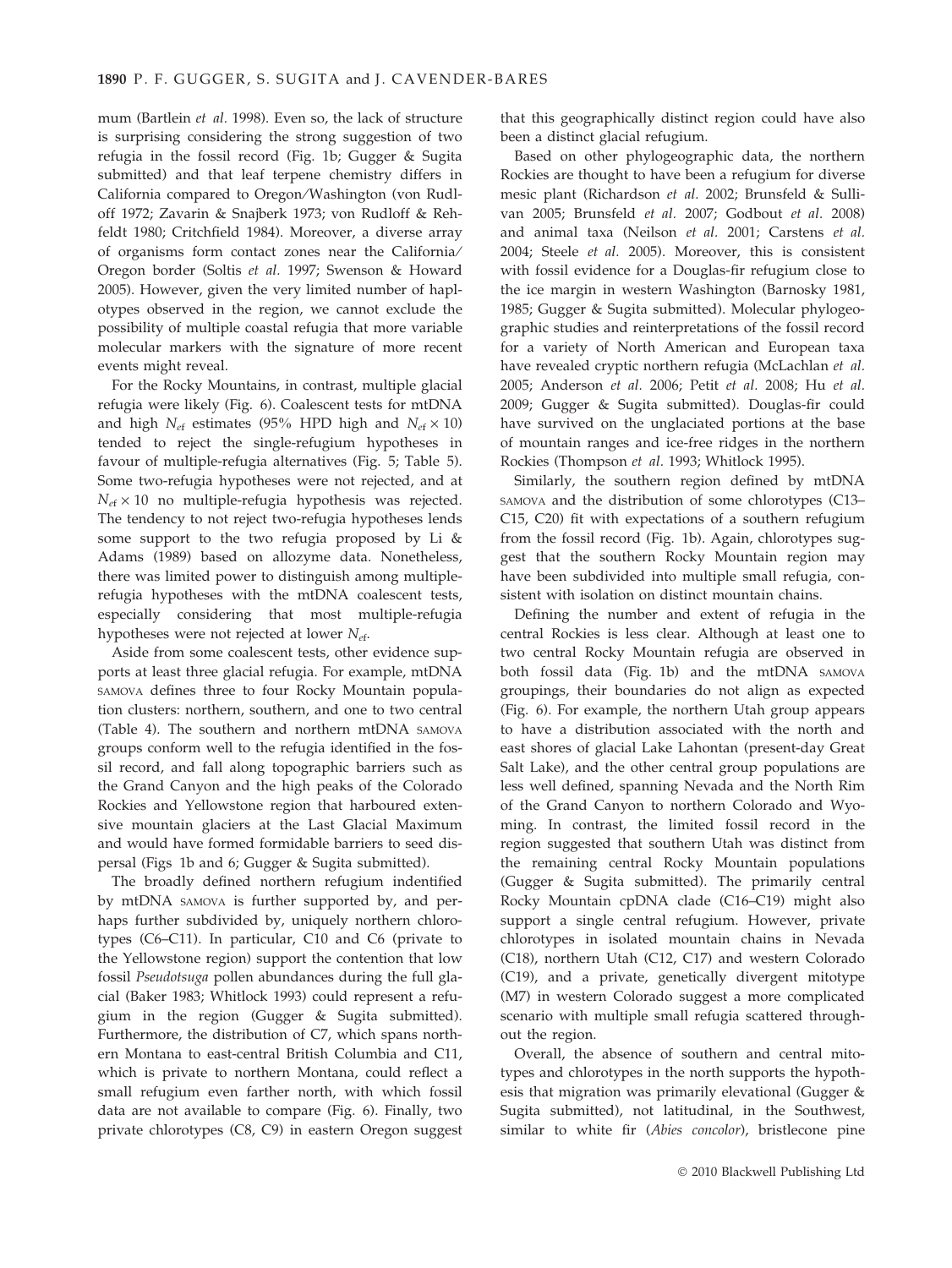(Pinus longaeva), limber pine (Pinus flexilis, Mitton et al. 2000) and many other taxa in the region (Maher 1961, 1963; Spaulding et al. 1983; Hall 1985).

Differences in mitotype and chlorotype distributions that may reflect differences in seed and pollen dispersal are apparent. Coalescent tests with mtDNA rejected one-refugium hypotheses in many cases, whereas tests with cpDNA never rejected a one-refugium hypothesis (Table 5). Similarly, mtDNA SAMOVA split the Rockies into northern, central and southern groups, whereas cpDNA SAMOVA did not split the Rockies at all, even though some chlorotypes have northern, central or southern Rocky Mountain distributions. The sharing of chlorotypes across boundaries defined by mitotypes could reflect exchange of pollen, but not seed, among regions. This pattern is widely observed in studies of conifers that compare maternally and paternally inherited organellar DNA data (Dong & Wagner 1994; Tsumura & Suyama 1998; Latta & Mitton 1999; Liepelt et al. 2002; Burban & Petit 2003; Petit et al. 2005; Jaramillo-Correa et al. 2006; Du et al. 2009).

Among other reasons (Knowles & Maddison 2002), this cautions against overinterpreting the location of refugia from haplotype distributions alone. However, our analysis poses hypotheses that could be tested with new fossil data from those regions (Fig. 6).

Finally, we caution that much of the observed sequence variation could predate the last glacial cycle. The mutation rates for cpDNA and mtDNA suggest one base substitution per locus per 800 000 to 1 million years (Table 2). If so, it is striking that any regional structure does exist, given the repeated range expansions and contractions expected across multiple glacial cycles. That it does suggests that regions may have repeatedly served as refugia across multiple climate cycles.

# Postglacial migration, Holocene secondary contact and introgression

The postglacial colonization of Canada is characterized by the northward expansion and secondary contact of Douglas-fir's two long-isolated varieties (Figs 4 and 6; Table 3). Maternally inherited (i.e. seed-dispersed) mtDNA indicates that the Rocky Mountain variety migrated primarily along the west slope of the Canadian Rockies, while the coastal variety spread north along the coast and northeast into the interior of British Columbia, east of the Coast Range. Both varieties seem to have stopped at the same barrier, which from north to south, begins as the Rocky Mountain Trench, then follows the Columbia River downstream until Revelstoke, BC, where it veers west (possibly along the route of the Trans-Canada Highway), until regaining a southward trajectory along the Okanagan Valley into central Washington

(Figs 4 and 6). Much of this narrow barrier is set apart from the surrounding areas by its low elevation, long north-south lakes, and relatively dry conditions favouring grass communities. There is some evidence of intermixing in the northernmost part of the range in British Columbia, where the Trench is less sharply cut into the landscape, the terrain settles to the more uniform Interior Plateau, and Douglas-fir inhabits lower elevations.

Pollen appears to have readily dispersed across the seed dispersal barrier and spread throughout British Columbia east of the Coast Range, generating a broad hybrid zone 450 km wide. Chloroplast DNA introgression was bidirectional among varieties, despite the prevailing westerly wind. Evidence for this effect is clear in Fig. 4, where coastal and Rocky Mountain chlorotypes are common on both sides of the barrier to seed dispersal as defined by mtDNA. Additional support comes from the higher genetic diversity in the contact zone (central, northern and eastern BC) compared to surrounding 'pure' regions (western BC, northern US Rockies; Table 3), and the fact that SAMOVA of mtDNA grouped the central British Columbian population with the coast, whereas the cpDNA SAMOVA grouped it with the northern Rockies. Overall, this process could not have begun prior to the start of the Holocene (11.7 ka) because ice still covered much of British Columbia, but the precise contact time remains unclear for lack of fossil sites in the area (Gugger & Sugita submitted).

Some have argued that the hybrid zone extends down the east slope of the Cascades, possibly due to the southward migration of the Rocky Mountain variety (Sorensen 1979; St Clair et al. 2005). The existence of coastal, but no Rocky Mountain, mitotypes in the east Cascades of Washington and Oregon argues against southward migration and in favour of migration from the coast (Fig. 4). However, the east Cascades site in Washington contains a mixture of chlorotypes from both varieties, suggesting hybridization by pollen dispersal from the Rockies. This could explain the similarity of phenology and growth traits of those populations to the Rocky Mountain variety (St Clair et al. 2005). Interestingly, allozymes (Li & Adams 1989) and putatively neutral nuclear single-nucleotide polymorphisms (SNPs) display weak differentiation across the crest of Cascades in Washington, but some SNPs associated with cold-hardiness traits are strongly differentiated (Eckert et al. 2009). This might suggest only limited gene flow from the Rocky Mountain variety to the east Cascades and subsequent strong selection for coldadapted Rocky Mountain alleles. Douglas-fir did not become abundant in the east Cascades until relatively recently (early to mid-Holocene; Whitlock & Bartlein 1997), consistent with the idea that opportunities for gene flow among varieties may have been limited. In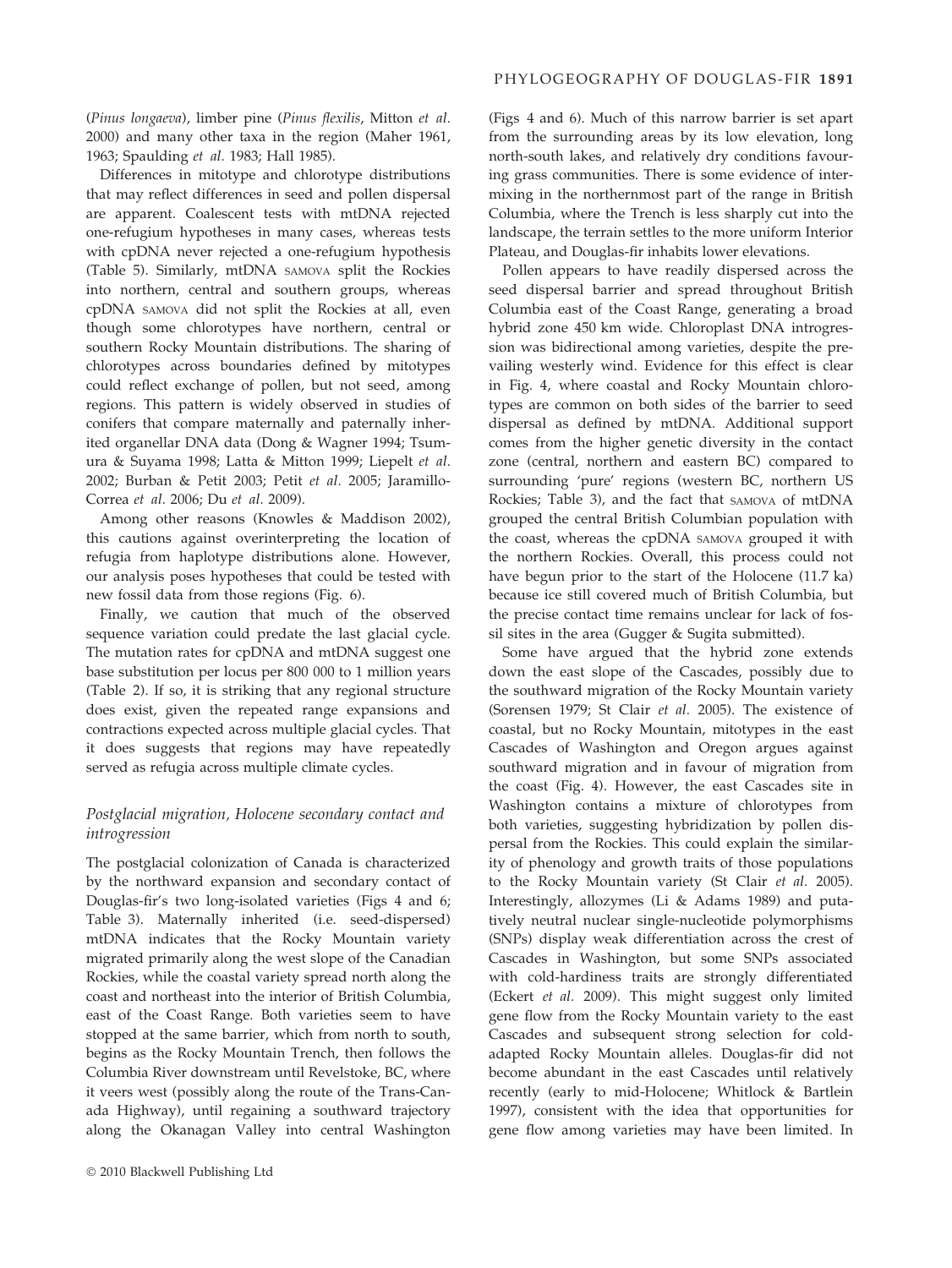Oregon, adaptive traits among varieties gradually transition from the Oregon Cascades to the Blue Mountains in eastern Oregon (Sorensen 1979), consistent with allozyme variation (Li & Adams 1989). However, studies of mitochondrial randomly amplified polymorphic DNA showed a sharp division among varieties in the region (Aagaard et al. 1995). Our data reconcile this discrepancy by showing that western and eastern Oregon have distinct maternal origins (mtDNA), but that the coastal variety in the Cascades made paternal contributions (cpDNA) to the Rocky Mountain variety in the Blue Mountains (Fig. 4).

Loss of diversity along migration routes is thought to depend on the width of the migration front, migration distance, the frequency of long-distance dispersal, and the presence of topographic obstacles (Davies et al. 2004; Bialozyt et al. 2006). European trees show severe losses in diversity at high latitudes (Petit et al. 2003) due to the action of founder effects from rare long-distance dispersal (Petit et al. 1997) and topographic barriers (Mátyás & Sperisen 2001) along narrow migration corridors. Those patterns have not been observed in eastern North America, where broad migration fronts lacking major topographic obstacles may have preserved diversity at northern range limits (Magni et al. 2005; McLachlan et al. 2005; Gugger et al. 2008). Given the relatively narrow, topographically complex corridors along the west coast and northern Rocky Mountains, it is somewhat surprising that Douglas-fir shows no significant loss of diversity with latitude (Fig. 4; Table 3). This pattern cannot be explained alone by the admixture of the two varieties (Walter & Epperson 2001; Petit et al. 2002b) because almost all haplotypes from northern refugia of each variety are found in Canada. Instead, either dispersal and topographic bottlenecks were not important, or low diversity in the region precluded our ability to observe this effect.

With the postglacial migration pathways defined by mtDNA and cpDNA, we are able to revise postglacial migration rate estimates previously based solely on fossil evidence. Radiocarbon-dated fossil records suggest that Douglas-fir migration tracked the ice sheets as they began to recede starting about 18 ka (Gugger & Sugita submitted). The precise timing of northernmost colonization is not known for lack of fossil sites, but a site whose dating was approximated based on correlations with other nearby radiocarbon dated sites suggests the coastal variety could have reached the present-day northern range limit as early as 9 ka (Heusser 1960). Dividing migration distance from refugium to northernmost site by time, we estimate a mean migration rate from coastal sources near the ice margin to central British Columbia of about  $55-110$  m/year, depending on the time of northernmost colonization (present-day or

9 ka). From northern Rocky Mountain sources to central British Columbia, the rate was about  $60-165$  m/year, where the lower bound is estimated from a present-day colonization of the northern limit from a refugium near the ice margin (limited cpDNA evidence, no fossil evidence) and the upper bound is estimated from colonization of the northern limit 9 ka from a source near Yellowstone (mtDNA, cpDNA and limited fossil evidence). These agree with recent estimates from the fossil record (50–220 m/year; Gugger & Sugita submitted) and are consistent with migration rates estimated from modern seed dispersal models  $(80 \text{ m/year})$ ; Thompson & Schorn 1998). However, they are substantially less than earlier estimates (450 m/year; Tsukada 1982), and more importantly, they are far lower than migration rates required to keep pace with projected 21st century climate change in some regions. For example, Douglasfir is expected to disappear from much of its present range in Mexico, parts of the southern Rockies and coast, and central British Columbia, but could survive in parts of the Great Basin and northern British Columbia/southeast Alaska (Shafer et al. 2001). To colonize those regions in the next 100 years could require a migration rate greater than  $1000$  m/year, far higher any estimate considered probably naturally. This suggests human-assisted migration could be considered in some regions to help Douglas-fir reach some potential future habitats (McLachlan et al. 2007).

## Synergy of fossil and molecular data

Combining fossil and molecular data provides insight into the geological and climatological causes of and patterns of population divergence that neither can provide independently (McLachlan et al. 2005; Magri et al. 2006; Hu et al. 2009). Here, we demonstrated that molecular data can be used to test alternative hypotheses suggested by the fossil record, which poorly resolves populations. When molecular and fossil data sets agree, we can attribute patterns of modern population structure to the timing of geologic and climatologic processes implied by fossils. When they disagree, we are forced to reassess our understanding of the causes or consequences of population divergence. Discordance among data sets was limited. However, lack of molecular variation on the coast prevented formal tests of expected population structure there. We identified concordance of molecular and fossil data sets for the Pliocene divergence of varieties, some of the multiple Pleistocene refugia in the Rockies, and the general postglacial migration patterns (Fig. 6). Molecular data added value by constraining the range of postglacial migration rate estimates and generating new hypotheses for possible additional glacial refugia in eastern Oregon, the central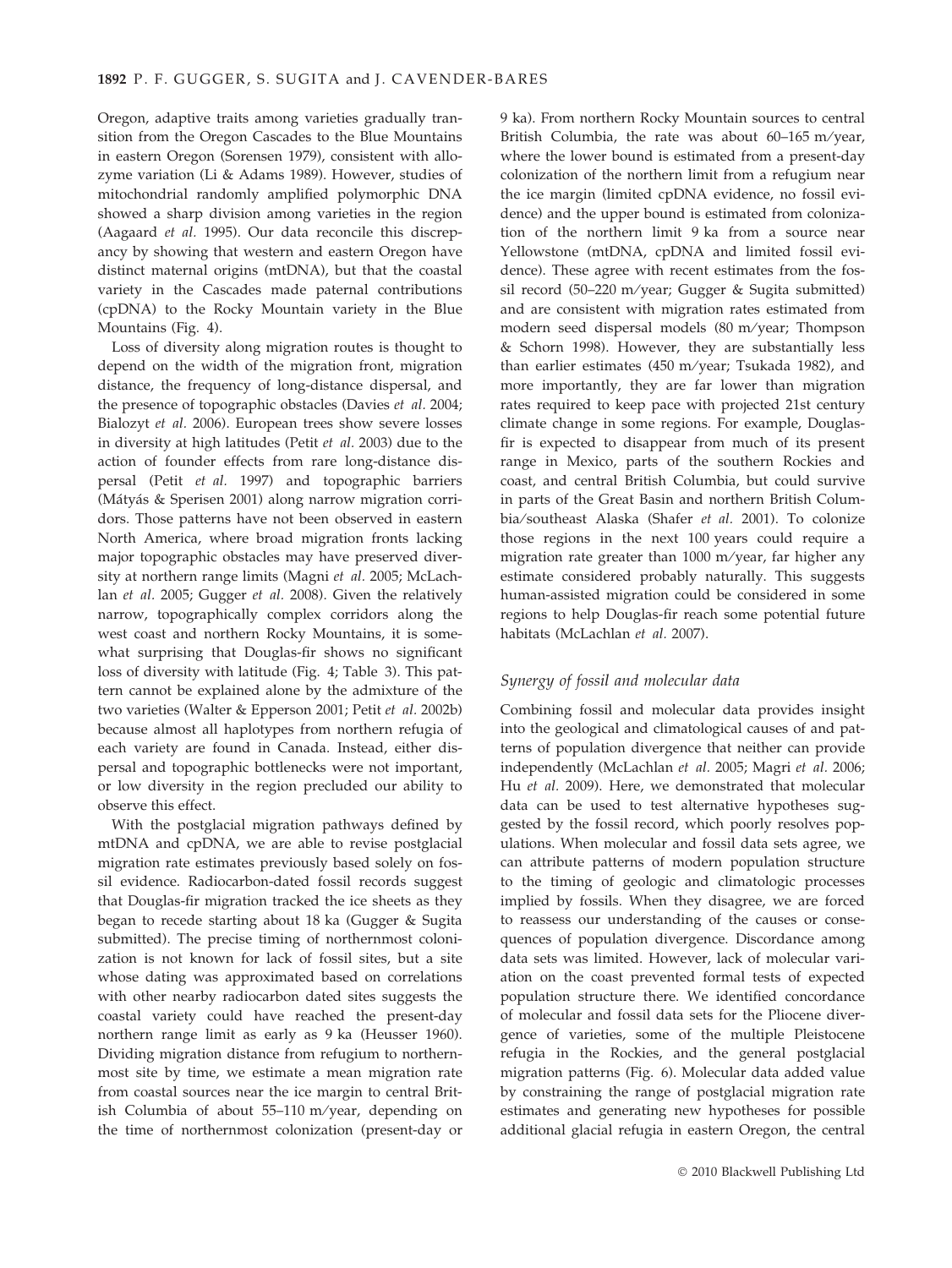#### Acknowledgements

We thank B.C. Jaquish, M.U. Stoehr, W.M. Illick, J.S. McLachlan, and S.P. Tarsitano for assistance collecting samples; K. Koehler, and J. Vevea for laboratory support and assistance; A. Dyke and L. Robertson for ice sheet data used in Fig. 1; F.K. Barker and R.M. Zink for help with analyses; M.B. Bowen and the Cornell University Computational Biology Service Unit for computing resources; and F.S. Hu, G. Quiram, J.A. Savage, R.G. Shaw, P. Tiffin, R.M. Zink, and one anonymous reviewer for providing constructive comments that improved this manuscript. This work was supported by the National Science Foundation Graduate Research Fellowship, University of Minnesota Doctoral Dissertation Fellowship, and the following grants from the University of Minnesota: Dayton and Wilkie Natural History Research Grants, Florence Rothman Fellowship, Carolyn M. Crosby Fellowship, Elmer C. Birney Fellowship, Center for Community Genetics Research Grant, Thesis Research Grant, and Block Grants. Computational Biology Service Unit is partially funded by Microsoft Corporation.

#### References

- Aagaard JE, Volmer SS, Sorensen FC, Strauss SH (1995) Mitochondrial DNA products among RAPD profiles are frequent and strongly differentiated between races of Douglas-fir. Molecular Ecology, 4, 441–447.
- Adam DP, Vagenas GL (1990) Pollen data for a 3-m.y. core record from Tulelake, Siskiyou County, California. United States Geological Survey Open-File Report, 90–65, 1–307.
- Anderson LL, Hu F-S, Nelson DM, Petit RJ, Paige KN (2006) Ice-age endurance: DNA evidence of a white spruce refugium in Alaska. Proceedings of the National Academy of Sciences, USA, 103, 12447–12450.
- Arbogast BS, Edwards SV, Wakeley J, Beerli P, Slowinski JB (2002) Estimating divergence times from molecular data on phylogenetic and population genetic timescales. Annual Review of Ecology and Systematics, 33, 707–740.
- Axelrod DI (1966) The Eocene Copper Basin flora of northeastern Nevada. University of California Publications in Geological Science, 59, 1–83.
- Axelrod DI (1983) New Pleistocene conifer records, coastal California. University of California Publications in Geological Science, 107, 1–108.
- Axelrod DI (1990) Environment of the Middle Eocene (45 Ma) Thunder Mountain flora, central Idaho. National Geographic Research, 6, 355–361.
- Baker RG (1983) Holocene vegetational history of the western United States. In: Late-Quaternary Environments of the United States: The Holocene (ed. Wright HE Jr), pp. 109–127. University of Minnesota Press, Minneapolis, MN.
- Barnosky CW (1981) A record of late Quaternary vegetation from Davis Lake, southern Puget lowland, Washington. Quaternary Research, 16, 221–239.
- Barnosky CW (1985) Late Quaternary vegetation near Battle Ground Lake, southern Puget Trough, Washington. Geological Society of America Bulletin, 96, 263–271.
- Bartlein PJ, Anderson KH, Anderson PM et al. (1998) Paleoclimate simulations for North America over the past 21,000 years: features of the simulated climate and comparisons with paleoenvironmental data. Quaternary Science Reviews, 17, 549–585.
- Beiswenger JM (1991) Late Quaternary vegetational history of Grays Lake, Idaho. Ecological Monographs, 61, 165–182.
- Bennett KD, Provan J (2008) What do we mean by 'refugia'? Quaternary Science Reviews, 27, 2449–2455.
- Bialozyt R, Ziegenhagen B, Petit RJ (2006) Contrasting effects of long distance seed dispersal on genetic diversity during range expansion. Journal of Evolutionary Biology, 19, 12–20.
- Birky WC Jr (2001) The inheritance of genes in mitochondria and chloroplasts: laws, mechanisms, and models. Annual Review of Genetics, 35, 125–148.
- Braukmann TWA, Kuzmina M, Stefanović S (2009) Loss of all plastid ndh genes in Gnetales and conifers: extent and evolutionary significance for the seed plant phylogeny. Current Genetics, 55, 323–337.
- Brunsfeld SJ, Sullivan J (2005) A multi-compartmented glacial refugium in the northern Rocky Mountains: evidence from the phylogeography of Cardamine constancei (Brassicaceae). Conservation Genetics, 6, 895–904.
- Brunsfeld SJ, Sullivan J, Soltis DE, Soltis PS (2001) Comparative phylogeography of northwestern North America: a synthesis. In: Integrating Ecology and Evolution in a Spatial Context (eds Silvertown J, Antonovics J), pp. 319–339. Blackwell Publishing, Williston, Vermont.
- Brunsfeld SJ, Miller TR, Carstens BC (2007) Insights into the biogeography of the Pacific Northwest of North America: evidence from the phylogeography of Salix melanopsis. Systematic Botany, 32, 129–139.
- Burban C, Petit RJ (2003) Phylogeography of maritime pine inferred with organelle markers having contrasted inheritance. Molecular Ecology, 12, 1487–1495.
- Carstens BC, Knowles LL (2007) Shifting distributions and speciation: species divergence during rapid climate change. Molecular Ecology, 16, 619–627.
- Carstens BC, Richards CL (2007) Integrating coalescent and ecological niche modeling in comparative phylogeography. Evolution, 61, 1439–1454.
- Carstens BC, Stevenson AL, Degenhardt JD, Sullivan J (2004) Testing nested phylogenetic and phylogeographic hypotheses in the Plethodon vandykei species group. Systematic Biology, 53, 781–792.
- Carstens BC, Brunsfeld SJ, Dembroski JR, Good JM, Sullivan J (2005) Investigating the evolutionary history of the Pacific Northwest mesic forest ecosystem: hypothesis testing within a comparative phylogeographic framework. Evolution, 59, 1639–1652.
- Chaw S-M, Zharkikh A, Sung H-M, Lau T-C, Li W-H (1997) Molecular phylogeny of extant gymnosperms and seed plant evolution: analysis of nuclear 18S rRNA sequences. Molecular Biology and Evolution, 14, 56–68.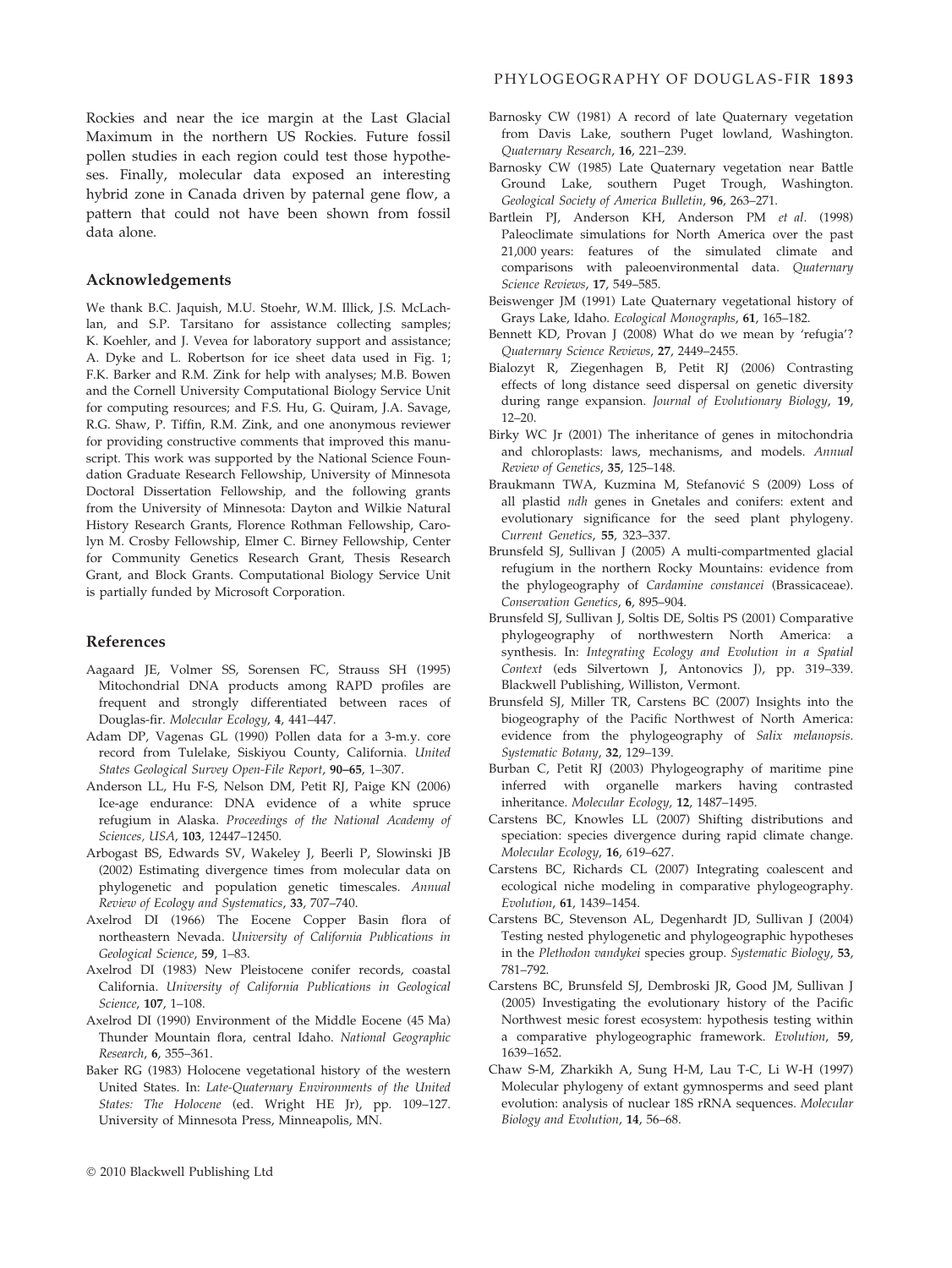- Chaw S-M, Parkinson CL, Cheng Y, Vincent TM, Palmer JD (2000) Seed plant phylogeny inferred from all three plant genomes: monophyly of extant gymnosperms and origin of Gnetales from conifers. Proceedings of the National Academy of Sciences, USA, 97, 4086–4091.
- Chernoff H (1954) On the distribution of the likelihood ratio. The Annals of Mathematical Statistics, 25, 573–578.
- Chiu W-L, Sears BB (1985) Recombination between chloroplast DNAs does not occur in sexual crosses of Oenothera. Molecular and General Genetics, 198, 525–528.
- Clement M, Posada D, Crandall KA (2000) TCS: a computer program to estimate gene genealogies. Molecular Ecology, 9, 1657–1660.
- Critchfield WB (1984) Impact of the Pleistocene on the genetic structure of North American conifers. In: Proceedings of the Eighth North American Forest Biology Worksho (ed. Lanner RM). pp. 70–118. Logan, Utah, USA.
- Davies S, White A, Lowe A (2004) An investigation into effects of long-distance seed dispersal on organelle population genetic structure and colonization rate: a model synthesis. Heredity, 93, 566–576.
- Davis MB (1976) Pleistocene biogeography of temperate deciduous forests. Geoscience and Man, 13, 13–26.
- Davis MB (1981) Quaternary history and the stability of forest communities. In: Forest Succession: Concepts and Application (eds West DC, Shugart HH, Botkin DB), pp. 132–153. Springer-Verlag, New York.
- Davis MB (1983) Holocene vegetational history of the eastern United States. In: Late-Quaternary Environments of the United States: The Holocene (ed. Wright HE Jr), pp. 166–181. University of Minnesota Press, Minneapolis, Minnesota.
- Davis OK, Moutoux TE (1998) Tertiary and quaternary vegetation history of the Great Salt Lake, Utah, USA. Journal of Paleolimnology, 19, 417–427.
- Dong J, Wagner DB (1994) Paternally inherited chloroplast DNA polymorphism in Pinus: estimation of diversity and population subdivision, and tests of disequilibrium with a maternally inherited mitochondrial polymorphism. Genetics, 136, 1187–1194.
- Drummond AJ, Rambaut A (2007) BEAST: Bayesian evolutionary analysis by sampling trees. BMC Evolutionary Biology, 7, 214–221.
- Du FK, Petit RJ, Liu J-Q (2009) More introgression with less gene flow: chloroplast vs. mitochondrial DNA in the Picea asperata complex in China, and a comparison with other Conifers. Molecular Ecology, 18, 1396–1407.
- Duff RJ, Nickrent DL (1997) Characterization of mitochondrial small-subunit ribosomal RNAs from holoparasitic plants. Journal of Molecular Evolution, 45, 631–639.
- Duff RJ, Nickrent DL (1999) Phylogenetic relationships of land plants using mitochondrial small-subunit rDNA sequences. American Journal of Botany, 86, 372–386.
- Dupanloup I, Schneider S, Excoffier L (2002) A simulated annealing approach to define the genetic structure of populations. Molecular Ecology, 11, 2571–2581.
- Eckert AJ, Bower AD, Wegrzyn JL et al. (2009) Association genetics of coastal Douglas fir (Pseudotsuga menziesii var. menziesii, Pinaceae). I. Cold-hardiness related traits. Genetics, 182, 1289–1302.
- Edwards SV, Beerli P (2000) Perspective: gene divergence, population divergence, and the variance in coalescence time in phylogeographic studies. Evolution, 54, 1839– 1854.
- Excoffier L, Laval G, Schneider S (2005) Arlequin version 3.0: an integrated software package for population genetics data analysis. Evolutionary Bioinformatics Online, 1, 47–50.
- Felsenstein J (1981) Evolutionary trees from DNA sequences: a maximum likelihood approach. Journal of Molecular Evolution, 17, 368–376.
- Franklin JF, DeBell DS (1988) Thirty-six years of tree population change in an old-growth Pseudotsuga-Tsuga forest. Canadian Journal of Forest Research, 18, 633–639.
- Gernandt DS, Liston A (1999) Internal transcribed spacer region evolution in Larix and Pseudotsuga (Pinaceae). American Journal of Botany, 86, 711–723.
- Godbout J, Jaramillo-Correa JP, Beaulieu J, Bousquet J (2005) A mitochondrial DNA minisatellite reveals the postglacial history of jack pine (Pinus banksiana), a broad-range North American conifer. Molecular Ecology, 14, 3497–3512.
- Godbout J, Fazekas A, Newton CH, Yeh FC (2008) Glacial vicariance in the Pacific Northwest: evidence from a lodgepole pine mitochondrial DNA minisatellite for multiple genetically distinct and widely separated refugia. Molecular Ecology, 17, 2463–2475.
- Gugger PF, Sugita S (submitted) Glacial refugia and postglacial migration of Douglas-fir based on fossil pollen and macrofossil evidence. Quaternary Science Reviews.
- Gugger PF, McLachlan JS, Manos PS, Clark JS (2008) Inferring long-distance dispersal and topographic barriers during post-glacial colonization from the genetic structure of red maple (Acer rubrum L.) in New England. Journal of Biogeography, 35, 1665–1673.
- Hall SA (1985) Quaternary pollen analysis and vegetational history of the Southwest. In: Pollen Records of Late-Quaternary North American Sediment (eds Bryant VM Jr, Holloway RG). pp. 95–124. American Association of Stratigraphic Palynologists Foundation, Dallas, Texas.
- Hann DW, Marshall DD, Hanus ML (2003) Equations for predicting height-to-crown-base, 5-year diameter-growth rate, 5 year height-growth rate, 5-year mortality rate, and maximum sizedensity trajectory for Douglas-fir and western hemlock in the coastal region of the Pacific Northwest. Research Contribution 40. Forest Research Laboratory, Oregon State University, Corvallis.
- Hasegawa MH, Kishino H, Yano T (1985) Dating of the human-ape splitting by a molecular clock of mitochondrial DNA. Journal of Molecular Evolution, 22, 160–174.
- Hermann RK (1985) The Genus Pseudotsuga: Ancestral History and Past Distribution. Forest Research Laboratory, Oregon State University, Corvallis, Oregon.
- Hermann RK, Lavender DP (1990) Douglas-fir. In: Silvics of North America: Conifers (eds Burns RM, Honkala BH), pp. 1080–1108. USDA Forest Service, Washington, District of Columbia.
- Heusser CJ (1960) Late-Pleistocene environments of north Pacific North America: an elaboration of late-glacial and postglacial climatic, physiographic, and biotic changes. American Geographical Society Special Publication, 35, 1–308.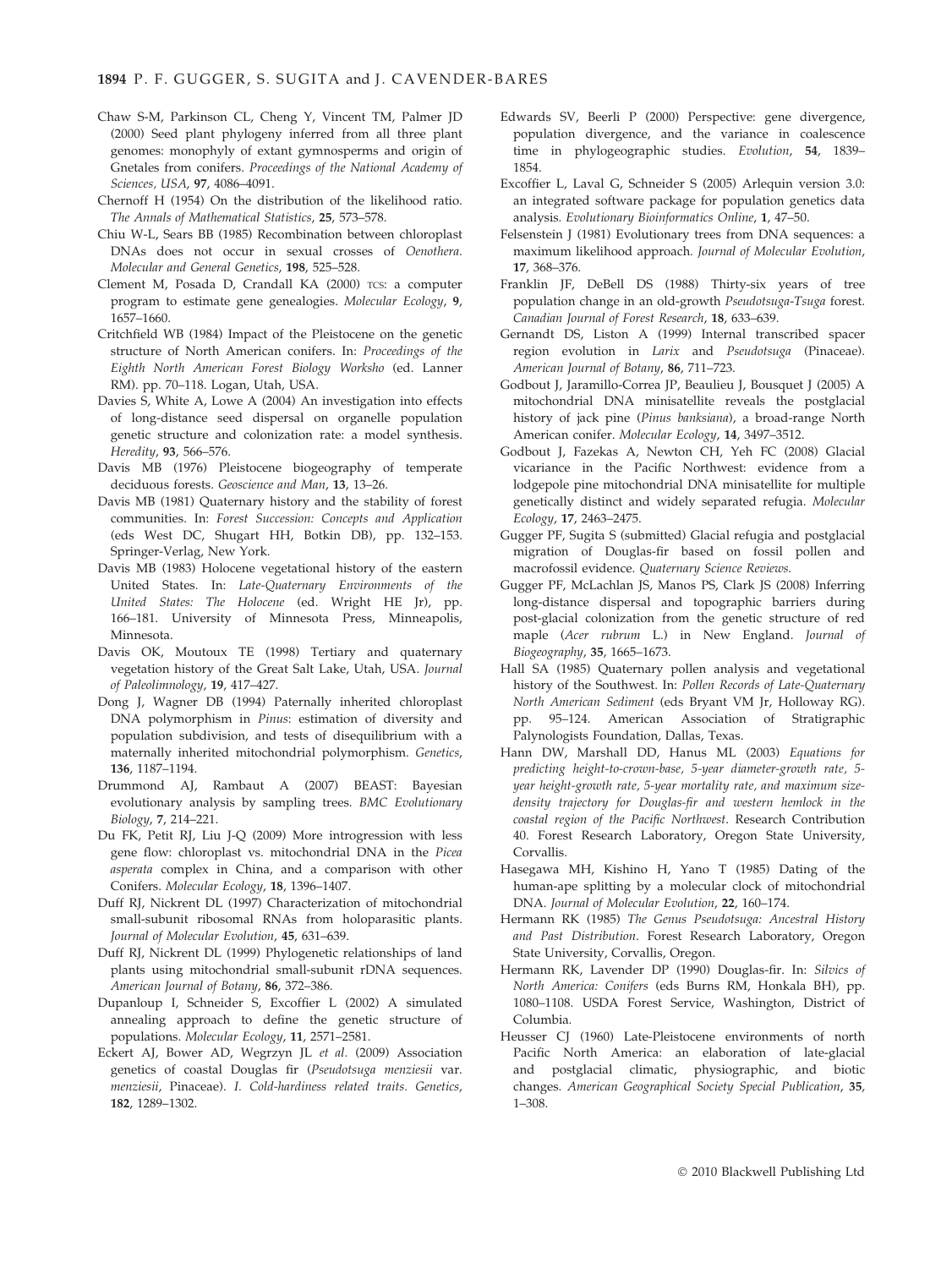- Hewitt G (2000) The genetic legacy of the Quaternary ice ages. Nature, 405, 907–913.
- Hey J, Neilson R (2004) Multilocus methods for estimating population sizes, migration rates and divergence time, with applications to the divergence of Drosophila pseudoobscura and D. persimilis. Genetics, 167, 747–760.
- Hey J, Neilson R (2007) Integration within the Felsenstein equation for improved Markov chain Monte Carlo methods in population genetics. Proceedings of the National Academy of Sciences, USA, 104, 2785–2790.
- Hu F-S, Hampe A, Petit RJ (2009) Paleoecology meets genetics: deciphering past vegetational dynamics. Frontiers in Ecology and the Environment, 7, 371–379.
- Hudson RR (1990) Gene genealogies and the coalescent process. Oxford Surveys in Evolutionary Biology, 7, 1–44.
- Hudson RR, Kaplan NL (1985) Statistical properties of the number of recombination events in the history of a sample of DNA sequences. Genetics, 111, 147–164.
- Huntley B, Birks HJB (1983) An Atlas of Past and Present Pollen Maps for Europe: 0–13000 Years Ago. Cambridge University Press, Cambridge.
- Hurlbert SH (1971) The nonconcept of species diversity: a critique and alternative parameters. Ecology, 52, 577–586.
- Jaramillo-Correa JP, Bousquet J (2005) Mitochondrial genome recombination in the zone of contact between two hybridizing conifers. Genetics, 171, 1951–1962.
- Jaramillo-Correa JP, Bousquet J, Beaulieu J, Isabel N, Perron M, Bouillé M (2003) Cross-species amplification of mitochondrial DNA sequence-tagged-site markers in conifers: the nature of polymorphism and variation within and among species in Picea. Theoretical and Applied Genetics, 106, 1353–1367.
- Jaramillo-Correa JP, Beaulieu J, Bousquet J (2004) Variation in mitochondrial DNA reveals multiple distant glacial refugia in black spruce (Picea mariana), a transcontinental North American conifer. Molecular Ecology, 13, 2735– 2747.
- Jaramillo-Correa JP, Beaulieu J, Ledig FT, Bousqet J (2006) Decoupled mitochondrial and chloroplast DNA population structure reveals Holocene collapse and population isolation in a threatened Mexican-endemic conifer. Molecular Ecology, 15, 2787–2800.
- Jukes TH, Cantor C (1969) Evolution of protein molecules. In: Mammalian Protein Metabolism (ed. Munro MN), pp. 21–132. Academic Press, New York.
- Kimura M (1969) The number of heterozygous nucleotide sites maintained in a finite population due to steady flux of mutations. Genetics, 61, 893–903.
- Knowles LL (2001) Did Pleistocene glaciations promote divergence? Tests of explicit refugial models in montane grasshoppers. Molecular Ecology, 10, 691–701.
- Knowles LL, Maddison WP (2002) Statistical phylogeography. Molecular Ecology, 11, 2623–2635.
- Krutovsky KV, St Clair JB, Saich R, Hipkins VD, Neale DB (2009) Estimation of population structure in coastal Douglasfir [Pseudotsuga menziesii (Mirb.) Franco var. menziesii] using allozyme and microsatellite markers. Tree Genetics and Genomes, 5, 641–658.
- Lakhanpal RE (1958) The Rujuda flora of west central Oregon. University of California Publications in Geological Science, 35, 1– 66.
- Latta RG, Mitton JB (1999) Historical separation and present gene flow through a zone of secondary contact in ponderosa pine. Evolution, 53, 769–776.
- LePage BA, Basinger JF (1991) A new species of Larix (Pinaceae) from the early Tertiary of Axel Heiberg Island, Arctic Canada. Review of Palaeobotany and Palynology, 70, 89– 111.
- Li P, Adams WT (1989) Range-wide patterns of allozyme variation in Douglas-fir (Pseudotsuga menziesii). Canadian Journal of Forest Research, 19, 149–161.
- Librado P, Rozas J (2009) DnaSP v5: a software for comprehensive analysis of DNA polymorphism data. Bioinformatics, 25, 1451–1452.
- Liepelt S, Bialozyt R, Ziegenhagen B (2002) Wind-dispersed pollen mediates postglacial gene flow among refugia. Proceedings of the National Academy of Sciences, USA, 99, 14590–14594.
- Lisiecki LE, Raymo ME (2005) A Pliocene–Pleistocene stack of 57 globally distributed benthic  $\delta^{18}O$  records. Paleooceanography, 20, PA1003.
- Little EL Jr (1971) Atlas of United States Trees, Volume 1: Conifers and Important Hardwoods. US Department of Agriculture, Washington, District of Columbia.
- Magni CR, Ducousso A, Caron H, Petit RJ, Kremer A (2005) Chloroplast DNA variation of Quercus rubra L. in North America and comparison with other Fagaceae. Molecular Ecology, 14, 2.
- Magri D, Vendramin GG, Comps B et al. (2006) A new scenario for the Quaternary history of European beech<br>populations: palaeobotanical evidence and genetic palaeobotanical evidence and genetic consequences. New Phytologist, 171, 199–221.
- Magri D, Fineschi S, Bellarosa R et al. (2007) The distribution of Quercus suber chloroplast haplotypes matches palaeogeographical history of the western Mediterranean. Molecular Ecology, 16, 5259–5266.
- Maher Jr LJ (1961) Pollen analysis and postglacial vegetation history in the Animas Valley Region, Southern San Juan Mountains, Colorado. PhD Dissertation, University of Minnesota, Minneapolis, Minnesota.
- Maher LJ Jr (1963) Pollen analysis of surface materials from the southern San Juan Mountains, Colorado. Geological Society of America Bulletin, 74, 1485–1504.
- Marshall KA, Neale DB (1992) The inheritance of mitochondrial DNA in Douglas-fir (Pseudotsuga menziesii). Canadian Journal of Forest Research, 22, 73–75.
- Martin PS (1963) Geochronology of pluvial Lake Cochise, southern Arizona. II. Pollen analysis of a 42-meter core. Ecology, 44, 436–444.
- Mathiasen RL, Hawksworth FG, Edminster CB (1990) Effects of dwarf mistletoe on growth and mortality of Douglas-fir in the Southwest. Great Basin Naturalist, 50, 2, 173–179.
- Mátyás G, Sperisen C (2001) Chloroplast DNA polymorphisms provide evidence for postglacial re-colonisation of oaks (Quercus spp.) across the Swiss Alps. Theoretical and Applied Genetics, 102, 12–20.
- McLachlan JS, Clark JS, Manos PS (2005) Molecular indicators of tree migration capacity under rapid climate change. Ecology, 86, 2088–2098.
- McLachlan JS, Hellman JJ, Schwartz MW (2007) A framework for debate of assisted migration in an era of climate change. Conservation Biology, 21, 297–302.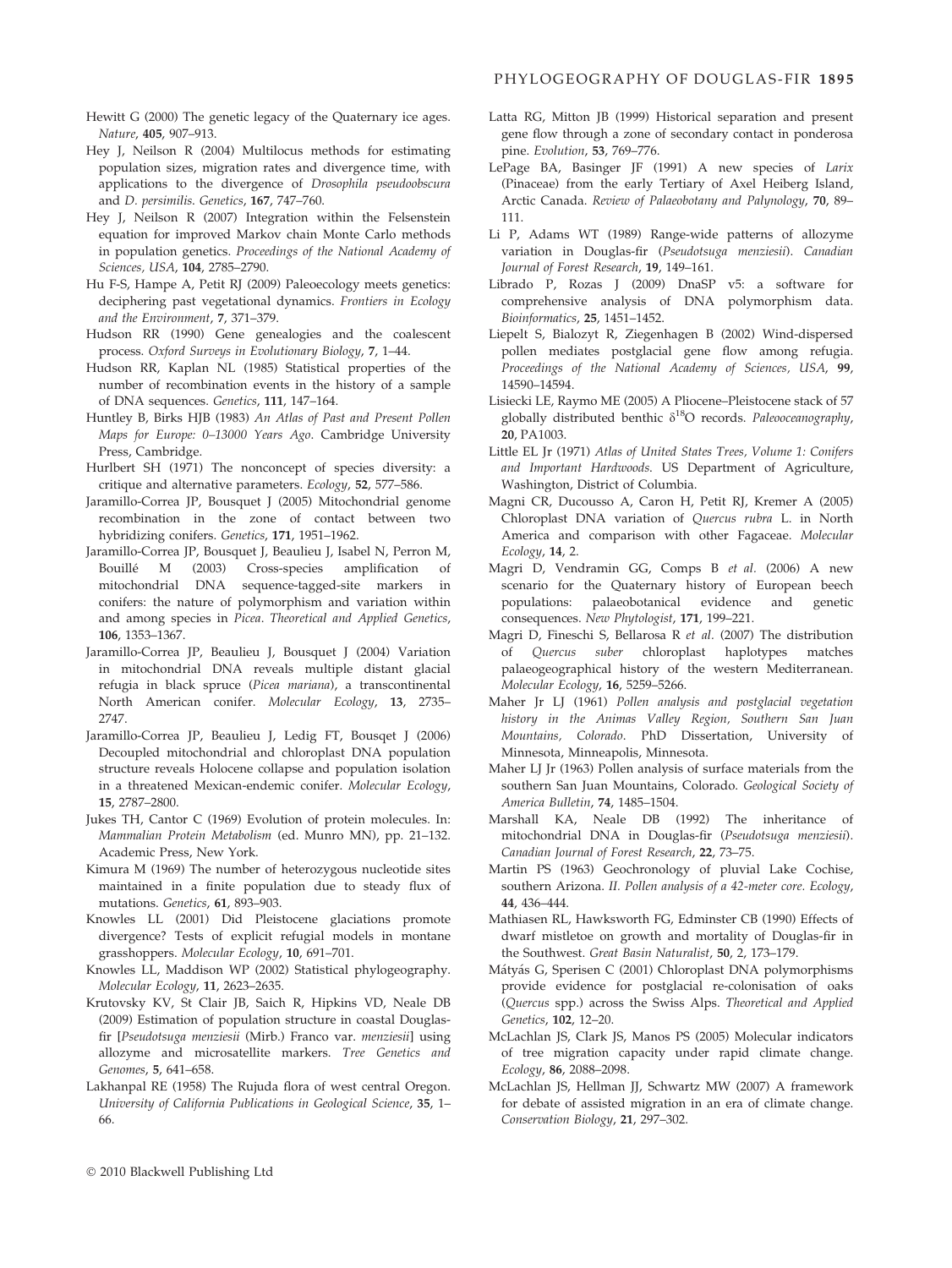- Mehringer Jr PJ, Haynes CV Jr (1965) The pollen evidence for the environment of early man and extinct mammals at the Lehner Mammoth Site, southeastern Arizona. American Antiquity, 31, 17–23.
- Mitton JB, Kreiser BR, Latta RG (2000) Glacial refugia of limber pine (Pinus flexilis James) inferred from the population structure of mitochondrial DNA. Molecular Ecology, 9, 91–97.
- Muse S, Weir B (1992) Testing for equality of evolutionary rates. Genetics, 132, 269–276.
- Neale DB, Wheeler NC, Allard RW (1986) Paternal inheritance of chloroplast DNA in Douglas-fir. Canadian Journal of Forest Research, 16, 1152–1154.
- Nei M (1973) Analysis of gene diversity in subdivided populations. Proceedings of the National Academy of Sciences, USA, 70, 3321–3323.
- Nei M (1987) Molecular Evolutionary Genetics. Columbia University Press, New York.
- Neilson R, Wakeley JW (2001) Distinguishing migration from isolation: a Markov chain Monte Carlo approach. Genetics, 158, 885–896.
- Neilson MK, Lohman K, Sullivan J (2001) Phylogeography of the tailed frog (Ascaphus truei): implications for the biogeography of the Pacific Northwest. Evolution, 55, 147–160.
- Palsbøll PJ, Bérubé M, Aguilar A, Notarbartolo-Di-Sciara G, Nielsen R (2004) Discerning between recurrent gene flow and recent divergence under a finite-site mutation model applied to North Atlantic and Mediterranean Sea fin whale (Balaenoptera physalus) populations. Evolution, 58, 670–675.
- Penhallow DP (1902) Notes on Cretaceous and Tertiary plants of Canada. Royal Society of Canada Transactions, Series 2, 8, 31–91.
- Penhallow DP (1907) Manual of North American Gymnosperms. The Athenaeum Press, Boston, Massachusetts.
- Petit RJ, Pineau E, Demesure B, Bacilieri R, Ducousso A, Kremer A (1997) Chloroplast DNA footprints of postglacial recolonization by oaks. Proceedings of the National Academy of Sciences, USA, 94, 9996–10001.
- Petit RJ, Mousadik AE, Pons O (1998) Identifying populations for conservation on the basis of genetic markers. Conservation Biology, 12, 844–855.
- Petit RJ, Brewer S, Bordács S et al. (2002a) Identification of refugia and post-glacial colonisation routes of European white oaks based on chloroplast DNA and fossil pollen evidence. Forest Ecology and Management, 156, 49–74.
- Petit RJ, Csaikl UM, Bordács S et al. (2002b) Chloroplast DNA variation in European white oaks: phylogeography and patterns of diversity based on data from over 2600 populations. Forest Ecology and Management, 156, 1–3.
- Petit RJ, Aguinagalde I, de Beaulieu JL et al. (2003) Glacial refugia: hotspots but not melting pots of genetic diversity. Science, 300, 1563–1565.
- Petit RJ, Duminil J, Fineschi S, Hampe A, Salvini D, Vendramin GG (2005) Comparative organization of chloroplast, mitochondrial and nuclear diversity in plant populations. Molecular Ecology, 14, 689–701.
- Petit RJ, Hu F-S, Dick CW (2008) Forests of the past: a window to future changes. Science, 320, 1450–1452.
- Ponoy B, Hong Y-P, Woods J, Jaquish B, Carlson JE (1994) Chloroplast DNA diversity of Douglas-fir in British Columbia. Canadian Journal of Forest Research, 24, 1824–1834.
- Pons O, Petit RJ (1995) Estimation, variance and optimal sampling of gene diversity. I. Haploid locus. Theoretical and Applied Genetics, 90, 462–470.
- Posada D, Crandall KA (1998) MODELTEST: testing the model of DNA substitution. Bioinformatics, 14, 817–818.
- Ramos-Onsins SE, Rozas J (2002) Statistical properties of new neutrality tests against population growth. Molecular Biology and Evolution, 19, 2092–2100.
- Reboud X, Zeyl C (1994) Organelle inheritance in plants. Heredity, 72, 132–140.
- Richardson BA, Brunsfeld SJ, Klopfenstein NB (2002) DNA from bird-dispersed seed and wind-disseminated pollen provides insights into postglacial colonization and population genetic structure of whitebark pine (Pinus albicaulis). Molecular Ecology, 11, 215–227.
- Richmond GM, Fullerton DS (1986) Introduction to Quaternary glaciations in the United States of America. Quaternary Science Reviews, 5, 3–10.
- Ritter EW, Hatoff BW (1977) Late Pleistocene pollen and sediments: and analysis of a central California locality. Texas Journal of Science, 29, 195–207.
- Rozen S, Skaletsky HJ (2000) Primer3 on the WWW for general users and for biologist programmers. In: Bioinformatics Methods and Protocols: Methods in Molecular Biology (eds Krawetz S, Misener S), pp. 365–386. Humana Press, Totowa, New Jersey.
- von Rudloff E (1972) Chemosystematic studies in the genus Pseudotsuga. I. Leaf oil analysis of the coastal and Rocky Mountain varieties of the Douglas-fir. Canadian Journal of Botany, 50, 1025–1040.
- von Rudloff E, Rehfeldt GE (1980) Chemosystematic studies in the genus Pseudotsuga. IV. Inheritance and geographical variation in the leaf oil terpenes of Douglas-fir from the Pacific Northwest. Canadian Journal of Botany, 58, 546–556.
- Rymer MJ (1981) Stratigraphic revision of the Cache Formation (Pliocene and Pleistocene), Lake County, California. United States Geological Survey Bulletin, 1502–C, 1–35.
- Schorn HE (1994) A preliminary discussion of fossil larches (Larix, Pinaceae) from the Arctic. Quaternary International, 22– 23, 173–183.
- Shafer SL, Bartlein PJ, Thompson RS (2001) Potential changes in the distributions of western North America tree and shrub taxa under future climate scenarios. Ecosystems, 4, 200–215.
- Slatkin M, Maddison WP (1989) A cladistic measure of gene flow inferred from the phylogenies of alleles. Genetics, 123, 603–613.
- Soltis DE, Gitzendanner MA, Strenge DD, Soltis PS (1997) Chloroplast DNA intraspecific phylogeography of plants from the Pacific Northwest of North America. Plant Systematics and Evolution, 206, 353–373.
- Sorensen FC (1979) Provenance variation in Pseudotsuga menziesii seedlings from the var. menziesii-var. glauca transition zone in Oregon. Silvae Genetica, 28, 37–119.
- Spaulding WG, Leopold EB, Van Devender TR (1983) Late Wisconsin paleoecology of the American Southwest. In: Late-Quaternary Environments of the United States: The Late Pleistocene (eds Wright HE Jr, Porter SC), pp. 259–293. University of Minnesota Press, Minneapolis, Minnesota.
- Spellman GM, Klicka J (2006) Testing hypotheses of Pleistocene population history using coalescent simulations: